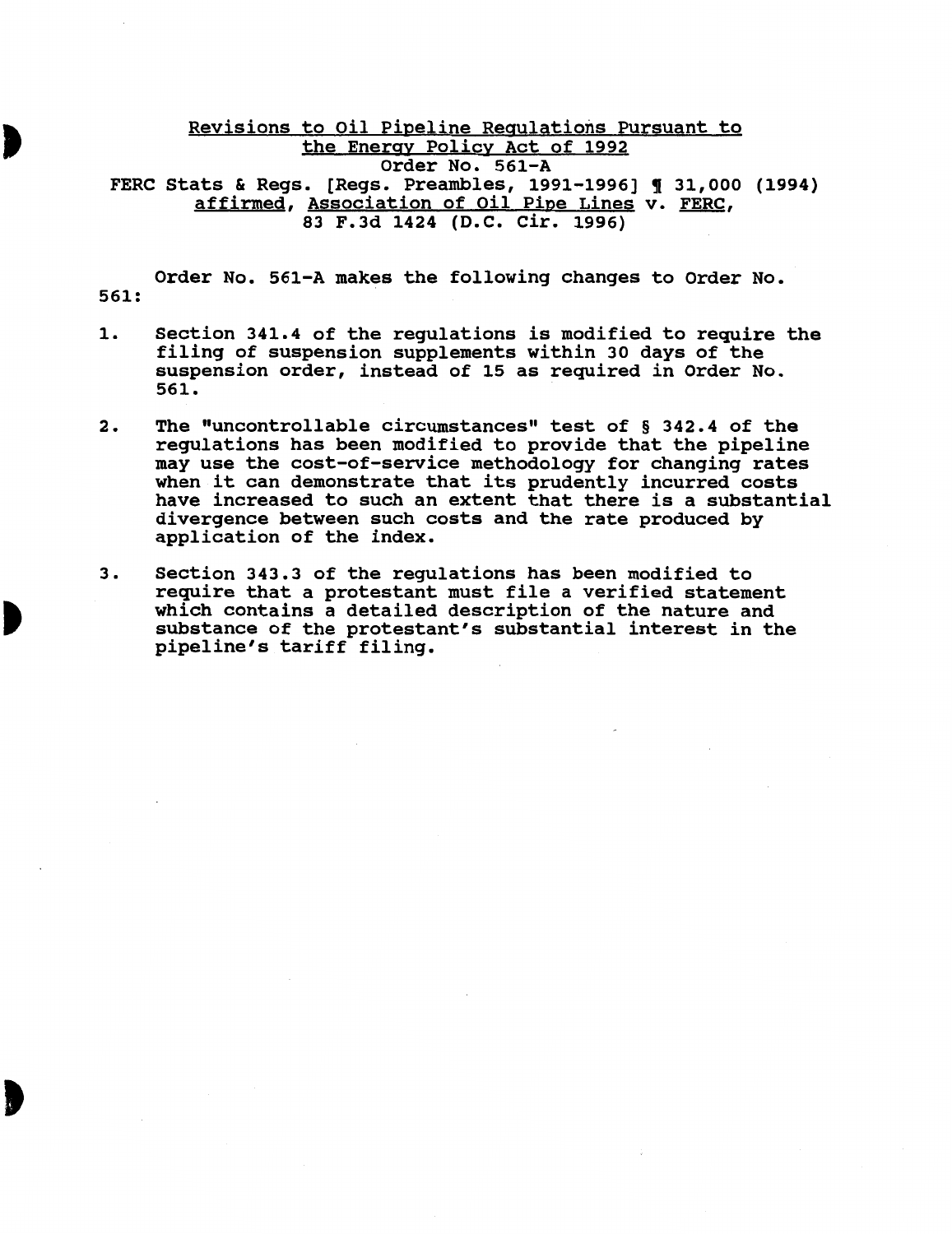Revisions to Oil Pipeline Regulations Pursuant to the Energy Policy Act of 1992 Order No. 561-A Order on Rehearing FERC Stats. & Regs. [Regs. Preambles, 1991-1996] ¶ 31,000 (1994) affirmed, Association of Oil Pipe Lines v. FERC, 83 F.3d 1424 (D.C. Cir. 1996)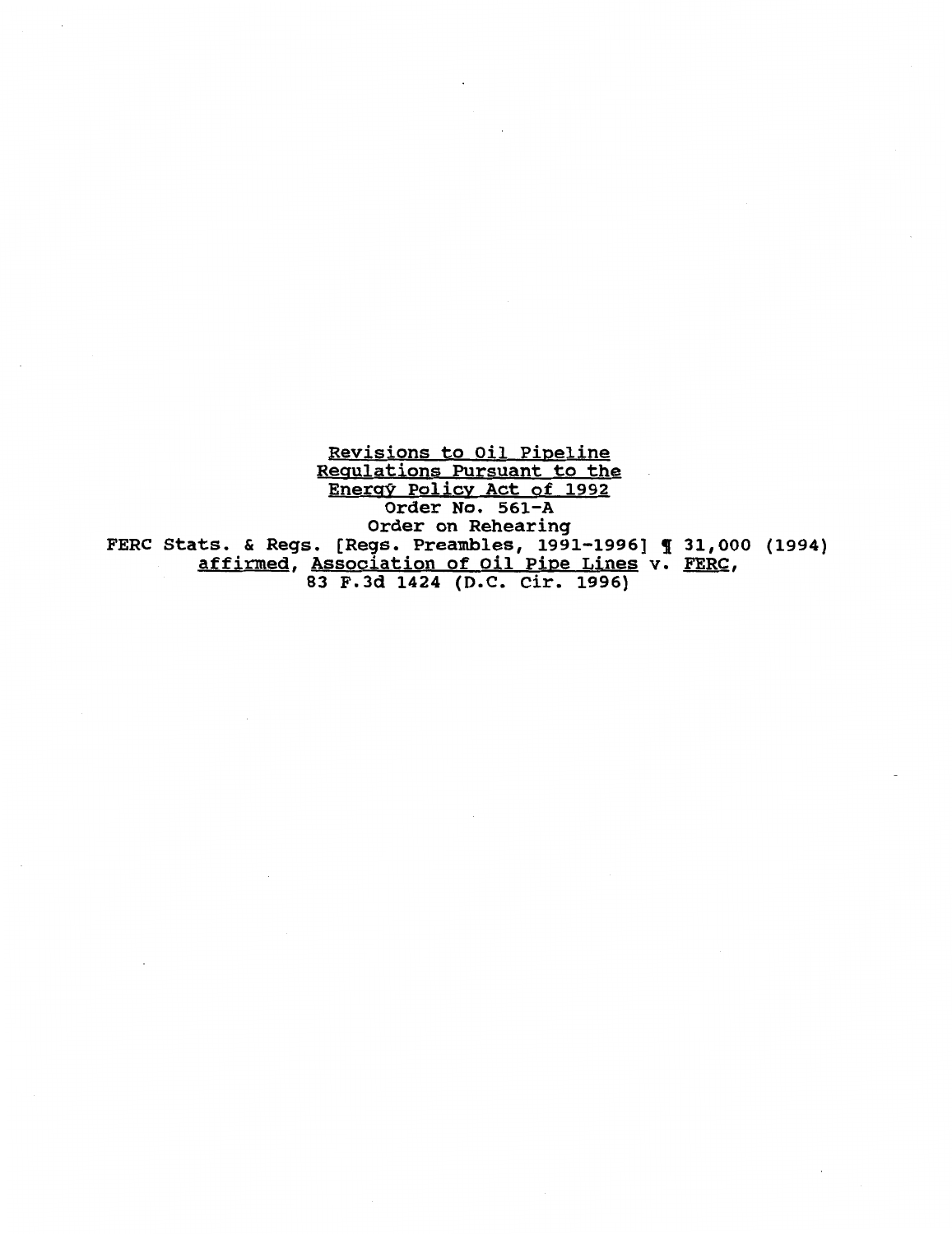the circumstances under which oil pipelines may use the cost-of-service methodology for changing rates in order to more closely track the standard for shipper protests to an indexed rate; and to modify the requirements for protests to oil pipeline tariff filings in order to require that a protestant file a verified statement to support its claim of a substantial interest in the proceeding. The effect of these actions will be to provide a more accurate timely, and balanced approach to oil pipe: line ratemaking under the Energy Policy Act of 1992 and the Interstate Commerce Act.

EFFECTIVE DATE: The amendments to Part 341 are effective September 7, 1994, and the amendments to Parts 342 and 343 are effective January 1, 1995.

FOR FURTHER INFORMATION CONTACT: Harris S. Wood, Office of the General Counsel, Federal Energy Regulatory Commission, 825 North Capitol Street, NE., Washington, DC 20426, (202) 208-0224.

SUPPLEMENTARY INFORMA-TION: In addition to publishing the full text of this document in the *Federal Register,* the Commission also provides all interested persons an opportunity to inspect or copy the contents of this document during normal business hours in Room 3104, 941 North Capitol Street, NE., Washington, DC 20426.

f 1

The Commission Issuance Posting System (CIPS), an electronic bulletin board service, provides access to the texts of formal documents issued by the Commission. CIPS is available at no charge to the user and may be accessed using a personal computer with a modem by dialing (202) 208-1397. To access CIPS, set your communications software to use 300,  $1200$ , or  $2400$  bps, full duplex, no parity, 8 data bits and I stop bit. CIPS can also be accessed at 9600 bps by dialing (202) 208-1781. The full text of this proposed rule will be available on CIPS for 30 days from the date of issuance. The complete text on diskette in Wordperfect format may also be purchased from the Commission's copy contractor, La Dorn Systems Corporation, also located in Room 3104, 941 North Capitol Street, NE., Washington, DC 20426.

# [¶ 31,000]

59 P.R. 40243 (Aupat I, 1994)

18 C.P.R. Parte 341, 342 and 343

[Docket No. RM93-11-001: Order No. 561-Al

Revisions to Oil Pipeline Regulations Pursuant to Energy Policy Act of 1992

Issued July 28, 1994

AGENCY: Federal Energy Regulatory Commission, Energy.

ACTION: Order on rehearing.

SUMMARY: The Federal Energy Regulatory Commission is amending its regulations to revise the requirements for filing suspension supplements of oil pipeline tariffs in order to provide additional time to file suspension supplements; to modify

13 5 u.s.c. § 533(b)(1988).

, 31,000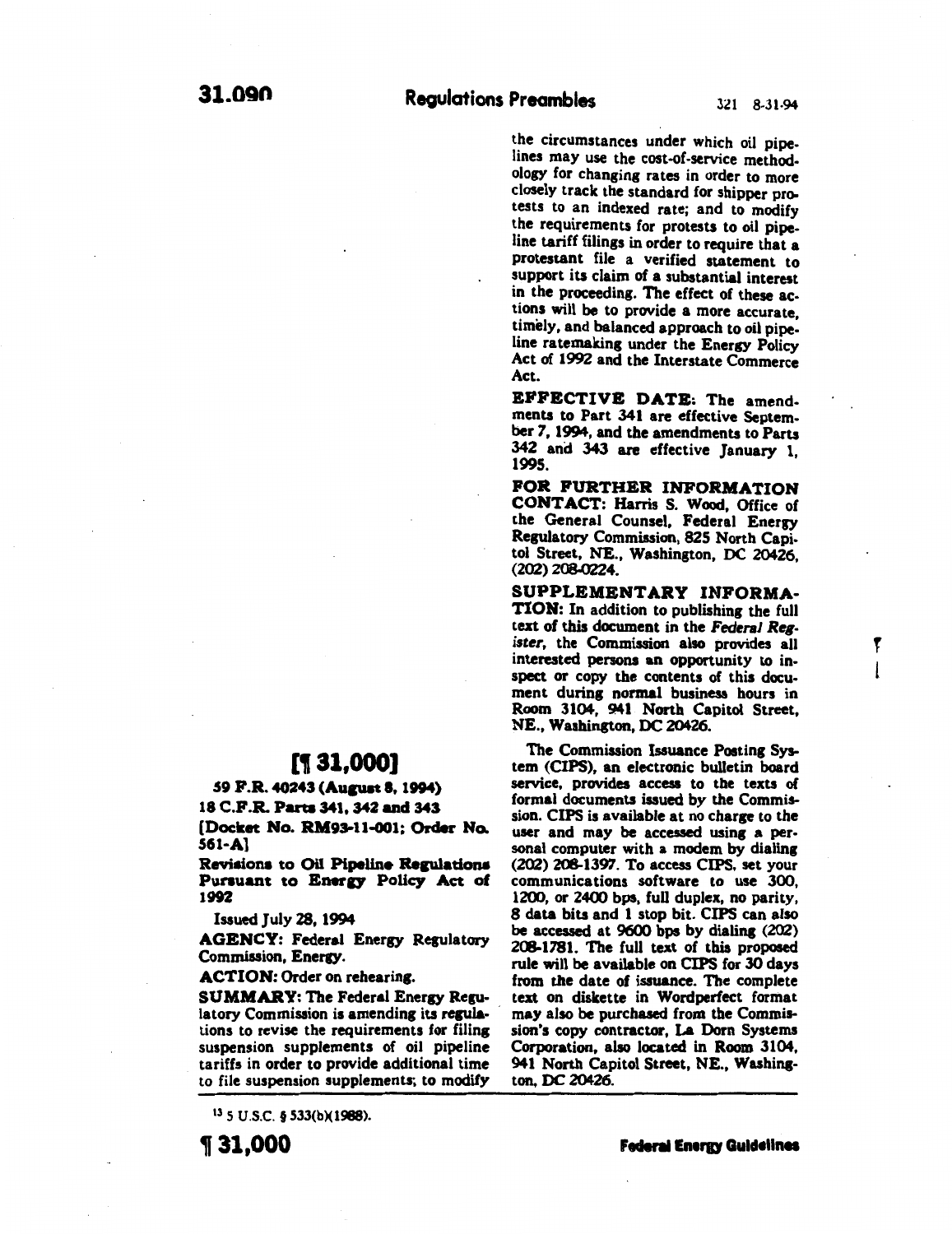Before Commissioners: Elizabeth Anne Moler, Chair; Vicky A. Bailey, James J. Hoecker, William L. Massey, and Donald F. Santa, Jr.

## I. Introduction

## A. *Order No. 561*

On October 22, 1993, the Federal Energy Regulatory Commission (Commission) issued Order No. 561 in this proceeding.<sup>1</sup> Order No. 561 promulgated regulations pertaining to the Commission's jurisdiction over oil pipelines under the Interstate Commerce Act  $(ICA)<sup>2</sup>$  to fulfill the requirements of the Energy Policy Act of 1992 (Act of 1992). 3

The final rule reflects the Commission's compliance with the mandate of Congress in enacting the Act of 1992. In the final rule, the Commission recognized that Congress deemed certain rates to be just and reasonable, thereby forming a baseline for many future oil pipeline rate changes and obviating future debate over the appropriateness of existing rates, many of which are based on valuation or trended original cost methodologies. The final rule, in accordance with the directive of section 1801 of the Act of 1992, provided a "simplified and generally applicable" approach to changing just and reasonable rates through use of an index system to establish ceiling levels for such rates. The final rule adopted the annual change in the Producer Price Index for Finished Goods, minus one percent (PPI-1), as the appropriate index to determine annual ceiling levels of rates to be charged by oil pipelines.<sup>4</sup>

<sup>1</sup> Revisions to Oil Pipeline Regulations Pursuant to Energy Policy Act, Order No. 561, *FERC*  Statutes and Regulations \[ 30,985 (1993), which will be referred to herein as the "final rule."

2 49 U.S.C. app. 1 (1988).

3 42 U.S.C.A. 7172 note (West Supp. 1993).

4 The Commission stated in the final rule that it would undertake an examination of the relationship between the annual change in the index and the actual cost changes experienced by the oil pipeline industry every five years, beginning in the year 2000.

<sup>5</sup> The Commission, concurrently with the issuance of the final rule, issued a notice of inquiry to explore ways to improve the collection of data on oil pipeline costs, and as a first step in establishing filing requirements for cost-of-service rate filings, to facilitate these cost-of-ser· vice proceedings. See Cost-of-Service Filing and Reporting Requirements for Oil Pipelines, No-

**Federal Energy Regulatory Commission** 

As alternatives to the indexing approach, the final rule permits, in certain defined circumstances, other rate-setting or rate-changing methodologies. The final rule permits cost-of-service proceedings to establish just and reasonable rates, with regard to initial rates for new service, and also with regard to changes to existing rates where appropriate.<sup>5</sup> The final rule retained the Commission's policy of encouraging settlements of rate issues at any stage in the proceedings. Finally, the final rule continued to allow pipelines to seek Commission authorization to charge market-based rates.<sup>6</sup>

In addition to establishing the ratemaking methodologies to be followed by oil pipelines, the final rule, pursuant to the directives of the Act of 1992, adopted certain reforms to the Commission's procedures relating to oil pipeline proceedings. The final rule also included an updating of Commission regulations pertaining to oil pipeline tariffs.

#### B. *Order on Rehearing*

This order on rehearing grants, in certain respects, the applications for rehearing that were filed, and clarifies in part the final rule. *7* The changes made in the ruie on rehearing are:

1. Section 341.4 of the regulations is modified to require the filing of suspension supplements within 30 days of the suspension order, instead of 15 as required in the final rule.

2. The "uncontrollable circumstances" test of § 342.4 of the regulations has been

tice of Inquiry, *FERC* Statutes and *Regulations*  1J 35,528 (October 22, 1993); Notice of Proposed Rulemaking, Cost of Service Filing and Reporting Requirements for Oil Pipelines, Docket No. RM94-2-000, issued concurrently with this order.

6 The matter of market-based rates is also the subject of a notice of inquiry issued concurrently with the final rule. See Market-Based Ratemaking for Oil Pipelines, Notice of Inquiry, *FERC*  Statutes and *Regulations* 135,527 (October 22, 1993); Notice of Proposed Rulemaking, Market· Based Ratemaking for Oil Pipelines, Docket No. RM94-1-000, issued concurrently with this order.

<sup>7</sup>A list of those parties filing applications for rehearing or requests for clarification is attached as Appendix A to this order, and the names by. which they are referred herein.

<1-'" I "

**t31,000**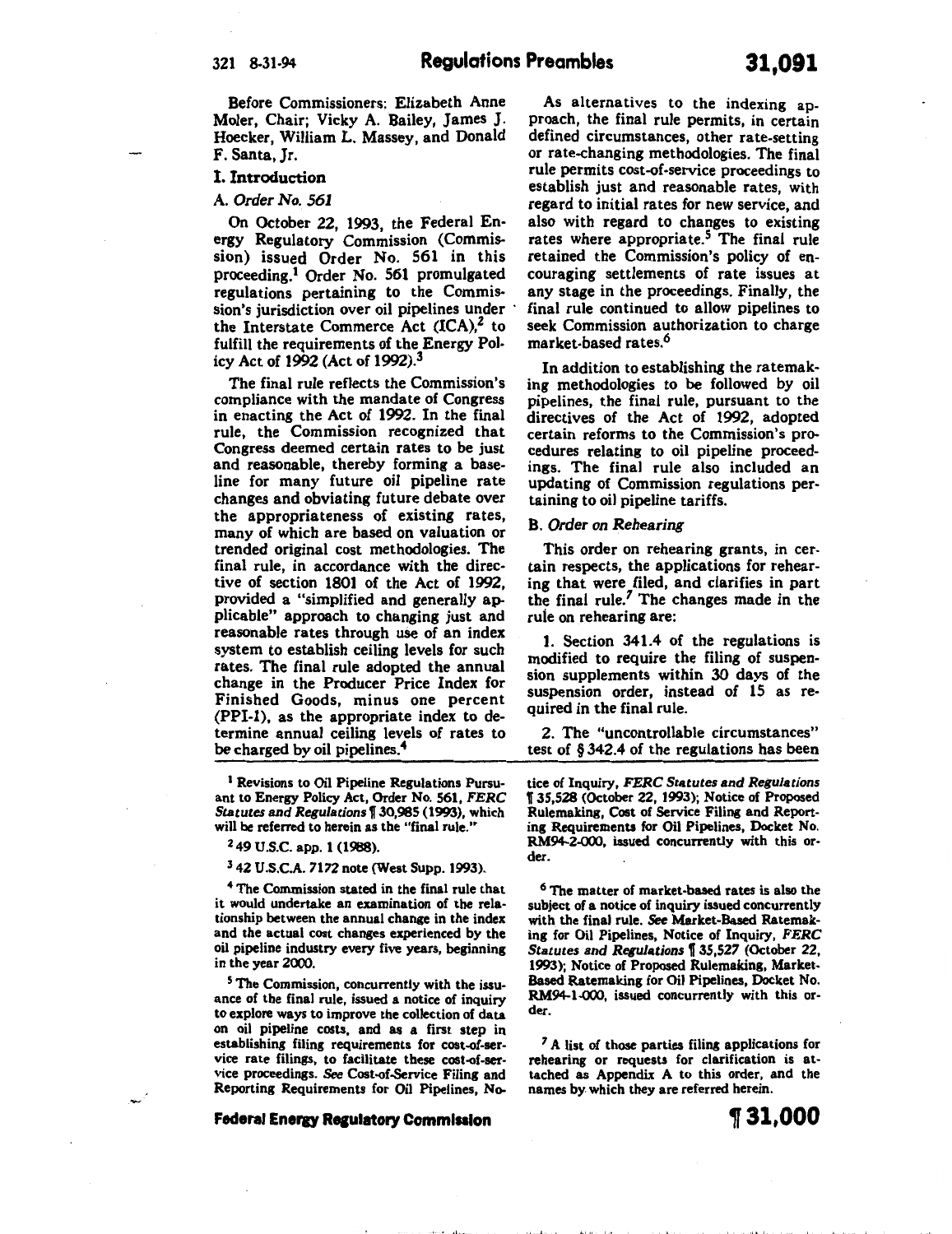modified to provide that the pipeline may use the cost-of-service methodology for changing rates when it can demonstrate that its prudently incurred costs have increased to such an extent that there is a substantial divergence between such costs and the rate produced by application of the index. This change will more closely track the standard for shipper protests to an indexed rate as reflected in § 343.2.

3. Section 343.3 of the regulations has been modified to require that a protestant must file a verified statement which contains a detailed description of the nature and substance of the protestant's substantial interest in the pipeline's tariff filing.

In all other respects, Order No. 561 is affirmed as issued.

The Commission re-affirms that the index approach to oil pipeline ratemaking should be instituted on January 1, 1995. The indexing methodology adopted in the final rule is designed to fulfill both the simplification directive of the Act of 1992 and the just and reasonable standard of the ICA. It will simplify, and thereby expedite, the process of changing rates by allowing, as a general rule, such changes to be made in accordance with a generally applicable index. It will ensure compliance with the just and reasonable standard by subjecting the PPI-1 index to periodic monitoring and, if necessary, adjustment, and, in addition, by providing both pipelines and their customers with an opportunity to show in individual cases that the indexed ceiling level does not comport with the just and reasonable requirement of the ICA.

The Act of 1992 directed the Commission to establish a ratemaking methodology that is "simplified and generally applicable,"8 and comports with the just and reasonable standard of section 1(5) of the ICA. At the outset of undertaking compliance with the Act of 1992, the Commission was confronted by a significant fact: Congress, in section 1803 of the Act of 1992, deemed the vast majority of existing rates to be just and reasonable, and subject to challenge only under narrowly defined circumstances. Thus, with a few exceptions, the oil pipeline industry's existing rates have been established as a just and reasonable baseline. Moreover, this is a baseline that has resulted not

8 Section 1801, Act of 1992.

from an examination and confirmation of underlying costs, but from a statutory edict.

This statutory just and reasonable baseline of existing rates, combined with the mandate to simplify and expedite, has focused the Commission's task in this proceeding upon formulating a streamlined way of regulating rate changes. Thus, the mdexed rate-cap methodology set forth in the final rule, and re-affirmed in this order, constitutes a simplified and generally applicable methodology of changing rates.

Simplification results from the elimination, with rare exceptions, of rate-specific examinations of costs. Under the indexed rate-cap approach, rates are allowed to change so long as the resulting rate is at or below a ceiling level established by the index. This approach is also generally ap. plicable because a rate cap methodology serves to constrain rates in the pipeline's markets.

The indexing methodology adopted in the final rule and affirmed here is fundamentally based upon costs. The index selected, PPI-1, is that which the evidence in the record indicates most closely approximates the actual cost changes experienced by the oil pipeline industry. Thus, changes in rate ceilings should reflect changes in costs to the pipeline industry. To ensure this nexus is maintained, the Commission will periodically examine the relationship between the selected index and the actual cost changes experienced by the oil pipeline industry. Appropriate adjustments to the index will be made as warranted by the results of this periodic review.

The indexing methodology also provides a mechanism for ensuring in individual cases that the actual rates charged are within the zone of reasonableness required by the just and reasonable standard of the ICA. A protest may be filed against a rate increase that is within the applicable ceiling, if the increase is substantially in excess of the actual increase in costs expenenced by the pipeline. The complaint procedure of section 13(1) of the ICA also remains available to challenge existing rates that are arguably unjust and unreasonable. Conversely, a pipeline may file a rate increase that exceeds the applicable ceiling, if it can show

•

**1f 31,000**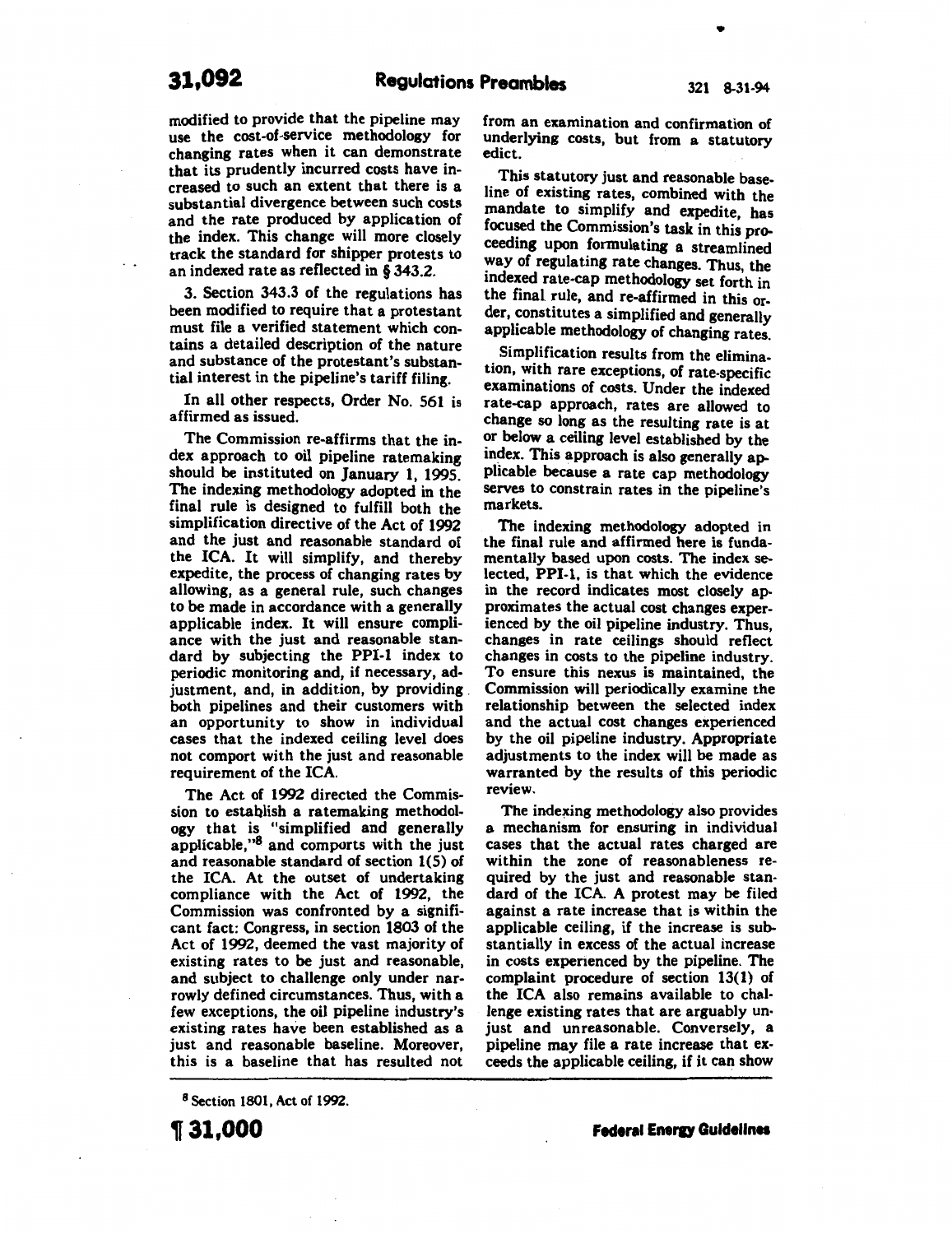that its prudently incurred costs are substantially in excess of the cost changes reflected in the index.

In this fashion, the regulatory scheme adopted by the Commission will provide constant monitoring of the relationship of the index to the costs of both the pipeline industry as a whole and of individual pipelines. To the extent this monitoring indicates a discrepancy between the index and changes in pipeline costs such that the indexed ceilings do not constrain rates to just and reasonable levels, the necessary adjustments to the index, or to its application to a particular rate, will be made.

Although certain petitioners on rehearing have challenged the Commission's authority to do so, judicial precedents make clear that an agency may lawfully enforce a "just and reasonable" standard through the imposition of rate caps derived from a broad-based index.9 The indexed rate-cap methodology adopted in this proceeding has firm legal grounding in these precedents and is, with one exception, no different in substance from the substance methodologies affirmed in these cases.

The exception is the index that is to be used. In the *Mobil, Northern Telecom,*  and other cases, the index in question was the Gross Domestic Product - Implicit Price Deflator (GDP-IPD), which is a measure of general inflation in the economy. In this proceeding, the Commission has selected the PPI-1 as the index to compute rate caps. This decision is based upon the conclusion that the PPI-1, which reflects changes in prices of finished goods, will more closely track the cost changes experienced by a typical pipeline than will the GDP-IPD. To ensure over time that this nexus between the changes in the index and the cost changes experienced by the typical pipeline will be

*<sup>9</sup>*See, *e.g., Mobil Exploration* & *Producing Southeast, Inc., et* al. *v. United Distribution Cos.,* 498 U.S. 211 (1991); *National Rural Telecom Association V. FCC,* 988 F .Zd 174 (D. C. Cir. 1993). *See* also *Permian Basin* Area *Rate*  area rates for producers were established with reference to an examination of area costs. Appellants argued on appeal that the Commission was required to make a rate-specific cost inquiry. The Court held to the contrary.

<sup>10</sup>In Permian *Basin* Area Rate Cases, the Court did not reach the question whether pro-

**Federal Energy Regulatory Commission** 

An agency may lawfully rely upon the rate caps established by the index to constrain individual rates to just and reasonable levels. There is, in other words, generally no need, under the indexed ratecap methodology, to examine the relationship between changes in costs and changes in rates on a rate-specific basis. *see, e.g., Permian Basin Area Rate Cases, supra.* 

years, beginning in the year 2000.

Nonetheless, since there may be cases presenting exceptional circumstances, the methodology includes procedures for both pipelines and shippers to show the need for overriding the presumptive validity of the rate cap. These procedures reinforce the appropriateness of using an indexed rate-cap methodology. *see Permian Basin Area Rate Cases* (special relief provision);10 *National Telecom* (waiver provisions). It should be emphasized that these procedures will be invoked only in truly exceptional cases, in order to achieve the simplification objective of the indexed rate-cap methodology.<sup>11</sup>

It bears emphasizing that the choice of the PPI-1 index for use in the methodology adopted in this rule is not a choice for all time. The operation of this index will be monitored to ensure that actual rates charged customers comply with the just and reasonable standard of the ICA.

## II. Issues Raised and Commission Response

#### A. *Choice of Index*

#### 1. PPI-1 vs. GDP-IPD

AOPL and its members support the use of a general inflation index, but claim that the choice of PPI-1 is not supported by record evidence and is based on flawed statistical analysis presented by Dr. AI-

viding for exceptions was legally necessary, because the Commission's rule contained procedures for exceptions.

llin *Permian Basin* Area Rate Cases, the Court noted with approval the Commission's stated intention to grant exceptions to the area rate ceilings only rarely, lest the administrative benefits of regulating through area rates be undermined. The Court also found no infirmity with the Commission's decision not to set forth in advance specific criteria to govern applications for exceptions. 390 U.S. at p. *772.* 

~31,000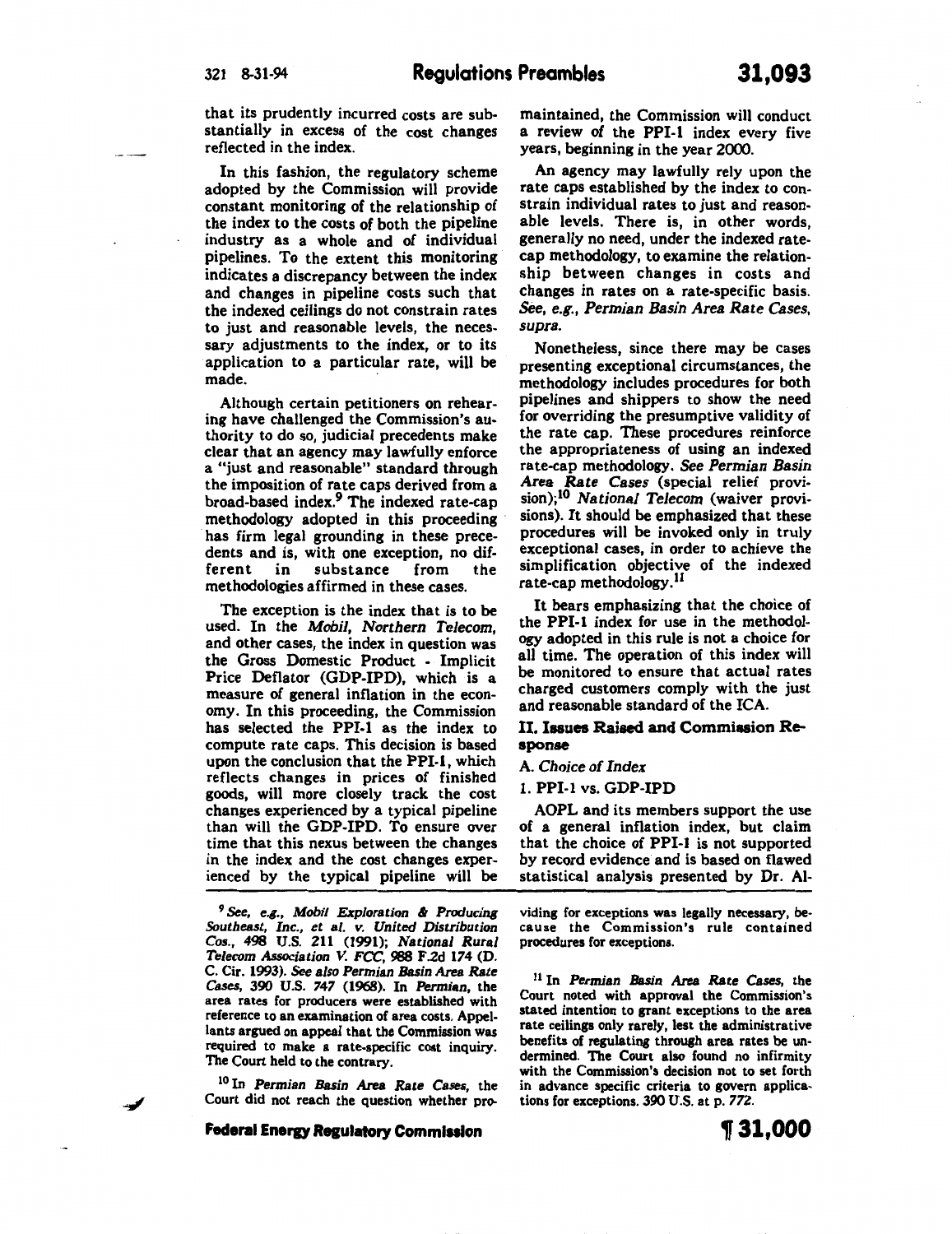fred Kahn, while voluminous evidence by AOPL (and its members) in favor of using the GDP-IPD, adjusted upward by 2.5 percent (GDP+2.5), has been ignored.

Before addressing this criticism directly, it would be useful to describe briefly how the Commission came to adopt the PPI-1 index for use in this rule.

The final rule in this proceeding is the result of a notice of proposed rulemaking (NOPR) initiated by the Commission on July 23, 1993,<sup>12</sup> in response to the mandate of Congress that the Commission issue a final order revising oil pipeline ratemaking, contained in the Act of 1992. On March 18, 1993, the Commission made available for comment a Proposal for Revisions to Oil Pipeline Regulation Pursuant to the Energy Policy Act of 1992, prepared by the Commission staff (Staff Proposal). Staff proposed, among other things, that the Commission adopt as a primary means of regulating oil pipeline rates an indexing methodology based on PPI-1. Twenty-four sets of comments were received on the Staff Proposal.

In the NOPR, the Commission proposed to use, as its primary means of regulating oil pipeline rates, an indexing system similar to that contained in the Staff Proposal. However, rather than the PPI-1, the Commission proposed to use the GDP-IPD as the index. Forty-two sets of comments were received from parties representing pipelines, shippers, State commissions, consumers, and trade associations.

Included in the comments on the NOPR were the sworn statement of Dr. Alfred Kahn, attached to the comments of Crysen Refining Company, *et al.* Dr. Kahn generally supported the use of PPI-1 as best reflecting the cost changes experienced by product pipelines and reported to the Commission in the pipelines' annual report to the Commission, Form No.6. AOPL and the pipelines generally supported the use of the GDP-IPD as the index, adjusted upward by 2.5 percent, arguing that this index better reflected pipeline cost changes. Based on these comments, the Staff paper, and the NOPR, the Commission formulated the

1 2 58 Fed. Reg. *37671* Ouly 13, 1993).

IJ 65 FERC f *61,377* (1993).

14 Staff Proposal, at p. 21.

, **31,000** 

final rule, adopting as the index for pipeline rates the change in the PPI-1.

Numerous applications for rehearing were filed, and on December 9, 1993, Sinclair Oil Corporation and NCFC filed a response to the application for rehearing of AOPL. This response included the sworn statement of Dr. Robert Means, supporting the Commission's use of PPI-1 and the Kahn statement generally. Thereafter, on December 22, 1993, the Commission requested further comments on the issue of the appropriate index to use for changes to oil pipeline rates.<sup>13</sup> Six statements and comments were received. The supplemental comments of AOPL generally criticized the Kahn and Means studies.

Based on consideration of the foregoing items, the Commission reaffirms its decision to use the PPI-1 as the appropriate index for oil pipeline rate regulation. The choice of PPI-1 was not exclusively dependent on the evidence submitted by Dr. Kahn. The proposal for using PPI-1 was first introduced into the record in this proceeding in the Staff Proposal, before any testimony was submitted. The Staff Proposal argued that PPI-1 would track industry costs better than the Consumer Price Index (CPI) and the GDP-IPD because, for example, the latter were significantly influenced by "rapidly escalating health care costs,"14 the full extent of which would not. be borne by employers. The Commission ultimately chose PPI-1 in the final rule, but this choice did not hinge exclusively on Dr. Kahn's testimony nor solely on his statistical presentation of pipeline costs.

**1** 

AOPL does not dispute that some general measure of inflation should be used as the index for pipeline rate changes. As AOPL points out, "The only practical and economically sensible method for addressing the oil pipeline industry's capital costs under indexation is to rely upon a general measure of inflation, which by its design captures the underlying changes in capital costs reflected in the cost of goods sold."15

Both the GDP-IPD and the PPI-FG are commonly considered and used as mea-

<sup>15</sup> Request of AOPL for Rehearing and Clarification of Final Rule, at p. 15.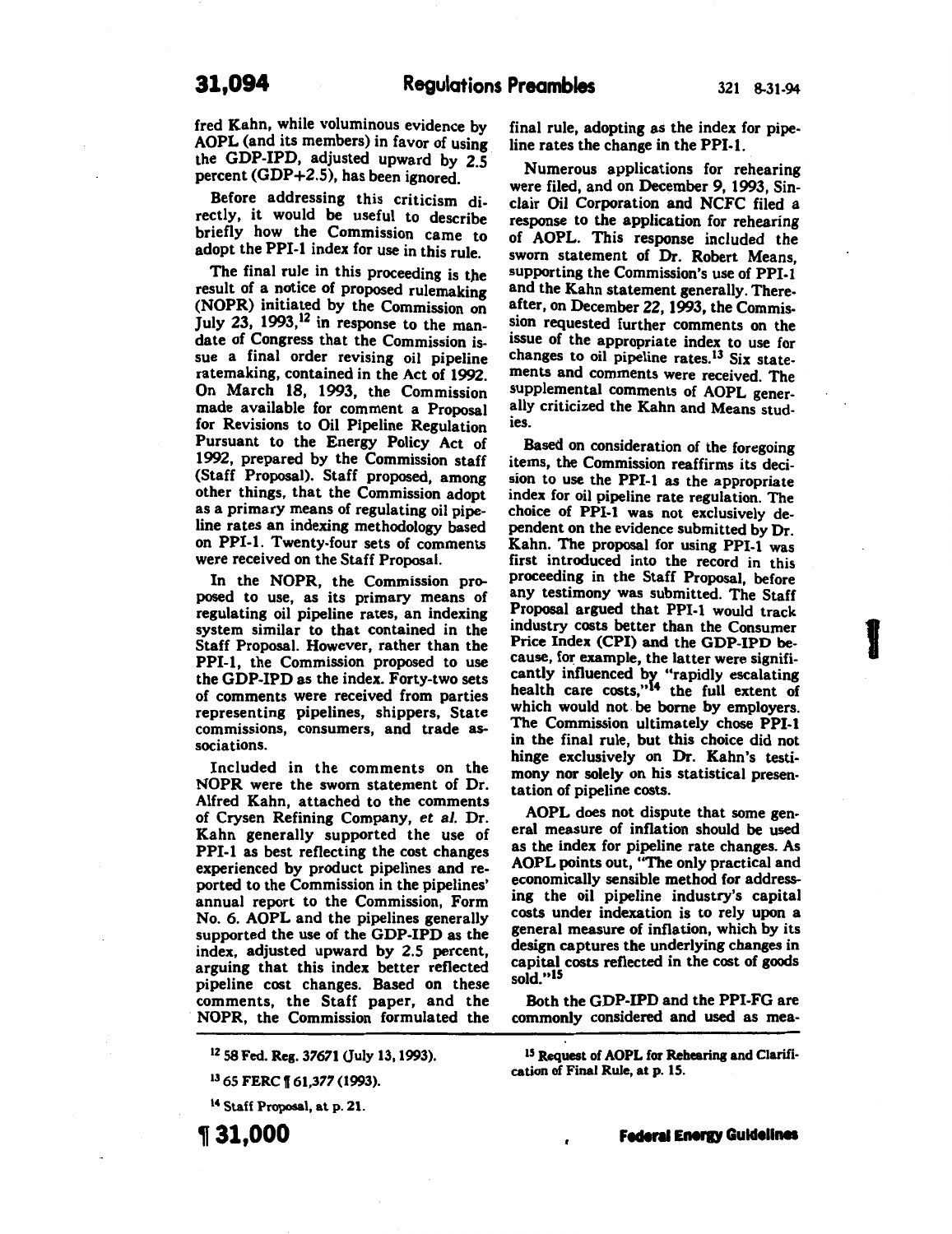sures of general inflation. However, the GDP-IPD has flaws, both as a measure of general inflation and as a contractual price escalator, despite its common use. The flaws are sufficiently serious for the Bureau of Economic Analysis of the Department of Commerce (BEA), the organization responsible for constructing and publishing this index, to have issued a fact sheet recommending against its use as an escalator:

The Bureau of Economic Analysis does not recommend specific measures for escalation in contractual or other agreements. However, we do recommend that the implicit price deflators (for GDP, GNP, and other components) *not*  be used as measures of price change.<sup>16</sup>

The two most important flaws of the GDP-IPD are (1) it is *not* simply a measure of price change, but it also reflects changes in the composition of GDP, and (2) it is subject to revision for up to five years after its publication.

The first problem can be illustrated by health care costs. Health care expenditures and prices have been rising at a much faster rate than other components of GDP and non-health care prices, respectively.17 Because the GDP-IPD reflects both the increased "weight" given to health care and the increase in its price, it is an upwardly biased measure of health care price inflation. For categories whose shares of GDP fall as prices rise, GDP is a downwardly-biased measure of price change.<sup>18</sup>

BEA ordinarily revises the GDP-IPD each July and covers the months and quarters of the most recent calendar year and the preceding two years. Thus, the *]* uly 1994 revision will cover the years 1991, 1992, and 1993. Comprehensive revisions are carried out at five-year inter-

<sup>16</sup> BEA's Fact Sheet on the Implicit Price Deflator, attached to the comments of USAir, Inc. to tbe notice of proposed rulemaking in this proceeding, filed August 12, 1993, in Docket No. RM93-11-000.

<sup>17</sup> See, e.g., Health Care Financing Review Winter 1992, Vol. 14, No.2, at pp. 1, 18.

<sup>18</sup> For a thorough discussion of alternative measures of deflating GDP see Young, Alan, "Alternative Measures of Change in Real Output and Prices," pp. 32-48, and Triplett, Jack, "Economic Theory and BEA's Alternative Quantity and Price Indexes," pp. 49-52, Survey

#### **Federal Energy Regulatory Commission**

vals, the most recent of which was released in December 1991.1<sup>9</sup>

In contrast to the GDP-IPD, the PPI-FG is a fixed-weight index of the prices of finished goods taken at the producer level. It does not directly include the prices of services, such as those provided by medical doctors and hospitals, by teachers, lawyers, and others. It does reflect indirectly the increased cost of medical care, education, and legal service, since product costs will rise if the wagebenefit package that producers must pay reflects the higher prices of medical, educational, and legal services. Unless offset by productivity gains, producer prices will rise to reflect these higher costs. The PPI will reflect the higher costs of services to the extent that they represent higher costs to producers, but not to the extent that employees rather than employers absorb these higher service costs. For example, the benefits portion of the employment cost index rose by over 84% between 1980 and 1990, but the wages and salaries portion grew only by 58%. The medical care component of the Consumer Price Index rose by 118% during this period. Yet the total compensation index rose by only  $65\%$ .<sup>20</sup> Since employers pay the total compensation bill, it is only the latter that reflects the actual inflationary increase in their total wage bill. The GDP-IPD reflects both the increase in producer prices that reflect increases in total worker compensation and the effect of ·the increase in medical care prices as seen by consumers, as well as any increase in the price of housing and education.

The cost increases experienced by oil pipelines, which essentially do business at the wholesale level, has more closely resembled the cost increase experience of goods producers in the past than that of the economy as a whole, and it will likely

*of Current Business,* vol. *72,* number 4, April, 1992.

19 For a more detailed account of BEA's release schedule, see "A Look at How BEA Presents the NIPA's", Survey *of Current Busi*ness, pp. 30-32, vol. 73, number 2, February 1993. For the latest revision, see "Annual Revision of the U.S. National Income and Product Accounts", *Survey of Current Business*, pp. 9-51, vol. 73, number 8, August 1993.

20 Economic Report of the President, January 1993, Table 8-43, 397.

**1f 31,000**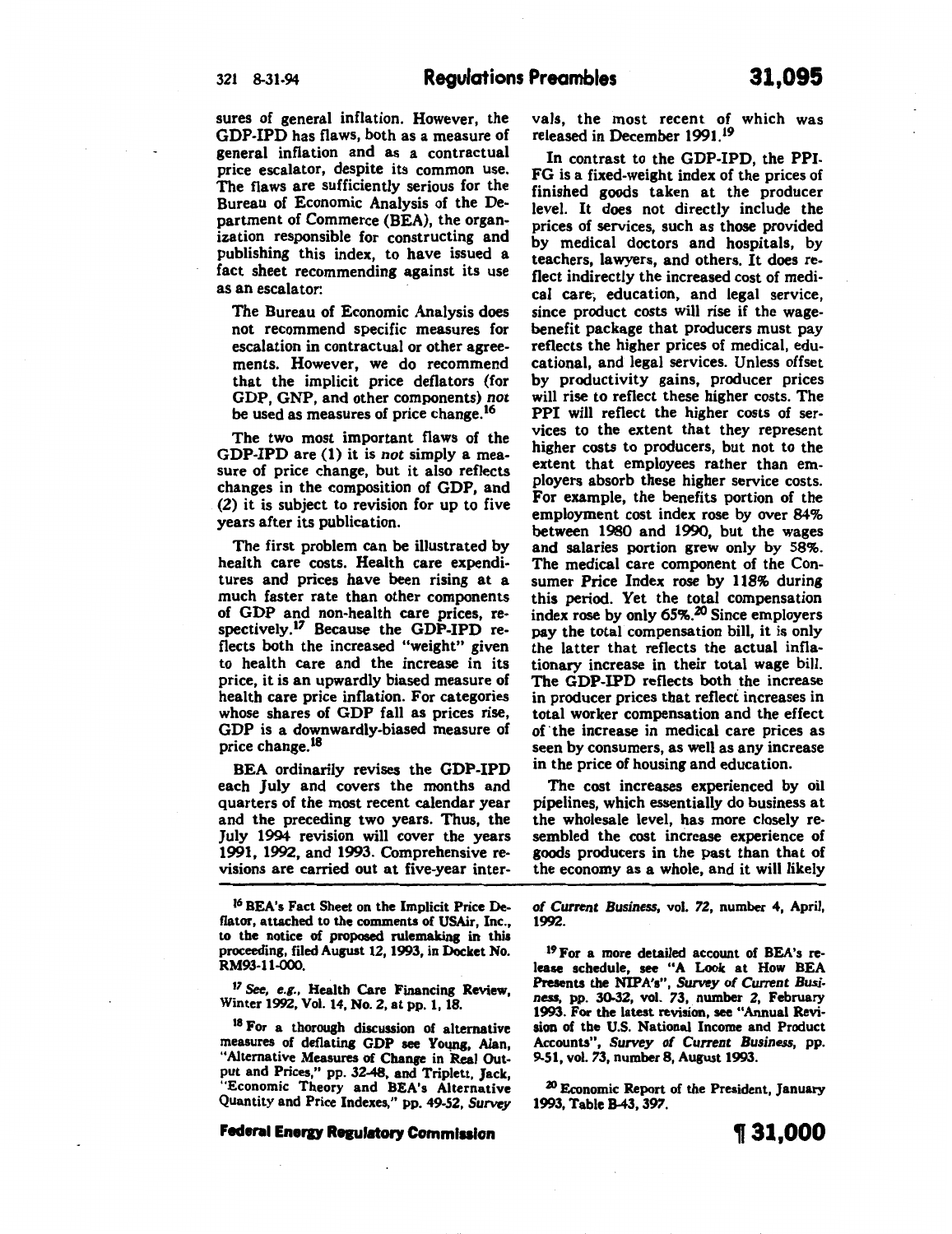## **31,096 Regulations Preambles** 321 8-31-94

continue to do so in the future. Therefore, on a broad conceptual basis, the PPI-FG is a more appropriate choice than GDP for an oil pipeline industry-wide index.

#### 2. Kahn's Analysis

Both Kahn and AOPL provide statistical analyses of pipeline costs as reported in Form No.6, to discern whether PPI-1 or GDP+2.5 more closely tracks these reported changes in oil pipeline costs. These Form No. 6 data are imperfect and, as AOPL points out, do not necessarily reflect true valuation and/or bookkeeping costs. Moreover, Form No.6 does not contain the information necessary to compute a trended original cost (TOC) rate base or a starting rate base as allowed for in Order No. 154-B. Thus, all agree that the measure of the capital cost component of the cost of service is highly unsatisfactory.

Kahn and AOPL draw conflicting conclusions from their analyses. Kahn concludes that PPI-1 better tracks costs for product pipelines, and is inconclusive about crude oil pipelines. AOPL alleges a number of statistical flaws in Kahn's analysis, arguing these constitute sufficient basis to discredit support for PPI-1 as an index.

Kahn constructed a sample of pipelines from Form No.6 data. He dropped from his sample those reported pipeline costs in any given year which were in the upper and the lower 25% of the cost spectrum, primarily to correct for statistical outliers and for incomplete or questionable data; and he divided the pipeline universe into strictly crude carriers and strictly product carriers, eliminating from his sample all pipeline companies which carry both;

AOPL charges the remaining sample is too small to be statistically relevant or informative. It particularly objects to the use of only the middle 50% of reported pipeline costs for computing industrywide weighted average costs. It notes the potential downward skewing of average industry costs. by excluding the top 2S% of reported pipeline costs, but neglects to address the potential upward skewing

<sup>21</sup> Dr. Means' statement is attached to the filing of Sinclair Oil Corporation and the National Council of Farmer Cooperatives in rethat might result from eliminating the lower 2S%.

AOPL obtained from some of the reporting pipelines, corrections to the data originally found by Kahn to be incomplete or questionable. Using these corrected data as supplied by AOPL, Dr. Robert Means<sup>21</sup> subsequently expanded Kahn's analysis to all crude and all product pipelines in the middle SO% of the cost range as reported in any given year. For reasons explained below, his results would also support the choice of PPI-1 as an appropriate index to track the central tendency of reported changes in oil pipeline costs.

As Dr. Means points out in his testimony, the use of only the median SO% of pipeline costs does not in any way negate the value of Kahn's sample as an indicator of the way in which the PPI-1 index tracks normal pipeline costs:

To be applied without exceptions, a price cap index must be applied to an industry in which the firm's cost changes fall-or, with efficient operation, can be made to fall-within a moderate range. Even with corrections, however, the annual rate of increase in unit operating expenses and net investment for product pipelines still range from 19.89 to -12.89 percent; for crude oil pipelines, the range was from *37.7S*  to -15.32 percent....

No index can match pipelines' actual cost experience over such a range. However, the remedy for this problem cannot be a different index. A higher index would alleviate the problem of cost underrecovery at the upper end of the range. However, any realistic index would fall short of the requirements of the firms with the highest rates of cost increase, and it would at the same time aggravate the problem of cost overrecovery at the lower end. Precisely the reverse would occur if a lower index was selected.

The composite measure based on the middle SO percent that was used by Dr. Kahn therefore is a reasonable method for assessing· an index even in the ab-

sponse to the application for rehearing of AOPL, on December 9, 1993.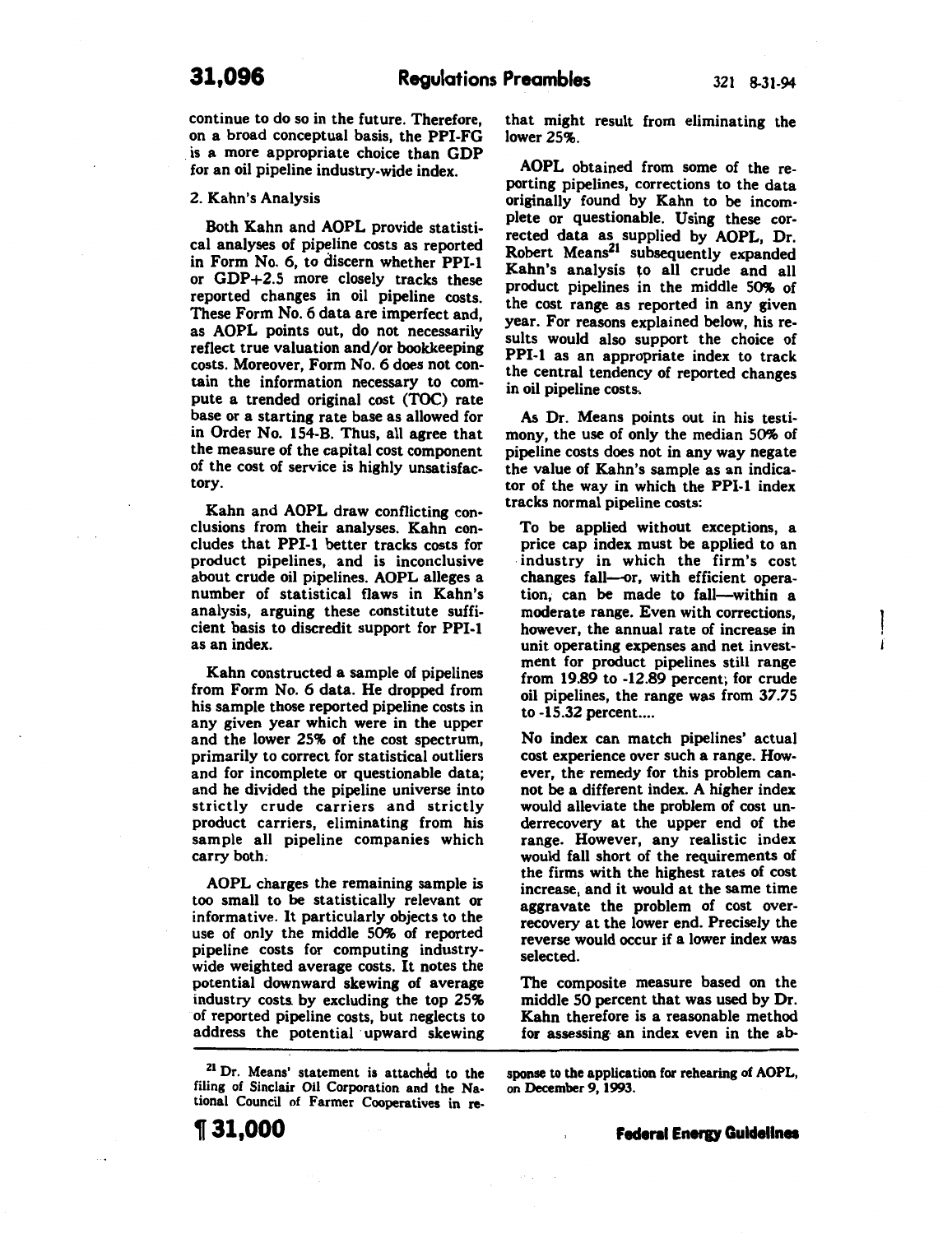sence of any question of erroneous data.<sup>22</sup>

The median is, in fact, often preferred statistically as a measure of central tendency in cases where the distribution is highly skewed.<sup>23</sup> An average may be substantially influenced by one or two extreme outliers, whereas the median, or the middle 50% will not.

There is some dispute among commentors on how to weight average costs. Some use barrel/miles; others advocate using barrels. The choice of weight will significantly affect the average. $24$  Use of the median obviates the need to decide on appropriate weights, since the median is determined only by its position relative to the other components of the series.

As noted by Means, use of a median range of pipeline costs is also more appropriate than the use of an index that includes all changes in pipeline· costs, no matter how extraordinary. AOPL, in its request for rehearing, provides considerable evidence that the index of PPI-1 will not cover all changes in pipeline costs. It asserts that PPI-1 would not permit pipelines with far-above-average costs to recover those costs within the index. It also shows that the GDP implicit price deflator index would be insufficient to cover all pipeline costs, and that GDP+2.5 percent would better cover the range of extraordinary costs incurred by individual pipelines in any given year.

The role of an index is to accommodate normal cost changes. Its purpose is not to guarantee recovery of all costs at any time and in full, regardless of other circumstances. Even competitive markets do not do this.

AOPL argues that the more generous index would better track, and hence permit more complete recovery of, all reported pipeline costs. If the Commission chose such an index, sufficiently high and generous to encompass even the most ex-

 $22$  Means at pp. 18-19.

<sup>23</sup> George Snedecor and William Cochran, Statistical Methods, Sixth Edition, Iowa State U. Press, 1978, at p. 123.

<sup>24</sup>*See,* e.g., Answer of Buckeye Pipeline to Brief of US Air, Inc., dated January 24, 1994, at p. 5, fn 3.

<sup>25</sup> Kahn states in this original testimony, at page 9, footnote 2, that this is the fundamental purpose of an index:

**Federal Energy Regulatory Commission** 

traordinary costs, it would provide windfalls to many oil pipelines by allowing rate changes substantially above cost changes. This would effectively abdicate our responsibilities for rate regulation under the ICA

The choice of PPI-1 is intended to permit pipelines to recover normal costs through normal operation of the index.2s Extraordinary costs can be recovered through either of the alternate rate change means--cost of service or settlement rates-as provided in the final rule. In both cases, the pipeline will have an opportunity to recover its costs.

In the Commission's judgment, PPI-1 adequately tracks normal industry average costs. It does not track extraordinary costs. If it did, it would permit at least some pipelines to capture monopoly rents, and foster the inefficiencies inherent in the exercise of monopoly power. PPI-1 may not be the only index that could have been chosen, but it is adequate and reasonable for purposes of regulating oil pipeline rates.

There are also strong equity and administrative reasons for choosing PPI-1 over GDP as an index. The PPI is issued as a final figure once a year and is not subject to further adjustments. Its use thus provides a measure of certainty that does not exist with the GDP-IPD. The GDP-IPD is subject to revisions even five years after so-called final figures are first issued. Adjustments in the GDP-IPD several years after rates have been adjusted would mean that rates would be based on unreliable data, thereby undermining the confidence of the industry, the financial community, and pipeline customers in the rates charged.

AOPL takes issue with two lesser points regarding Kahn's analysis. AOPL alleges that Kahn erred in omitting gathering and delivery costs (10% of total industry costs) from his analysis. However, the

The mere fact that changes in a particular price or cost index, intended to be applied to all companies across-the-board, diverge substantially from changes in the costs of individual companies is not necessarily an infirmity: the same is true in competitive markets, just as the competitive market price at any given time will typically allow some companies to make very high profits and others to suffer losses.

## **1f 31,000**

**.J** 

J.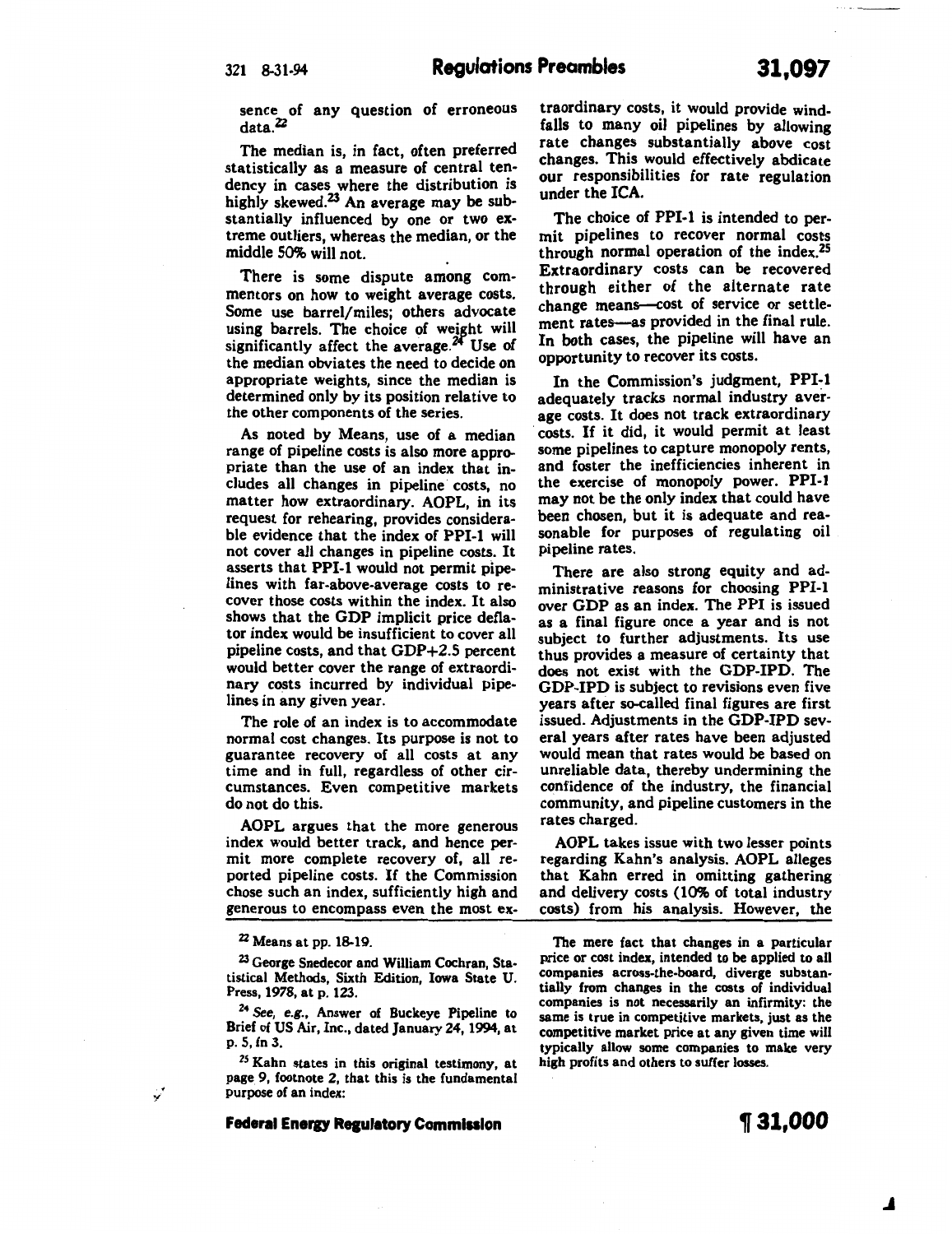Commission is concerned with tracking changes in pipeline costs, not in absolute levels of pipeline costs, of which gathering and delivery costs comprise a minor part. Omission of these costs therefore provides some consistency to the costs analyzed without jeopardizing the validity of the analysis.

AOPL also takes issue with Kahn's use of changes in net plant investment (i.e., rate of change in depreciated original cost) as a proxy for oil pipeline capital cost experience. AOPL notes in this regard that reported historical book investment has nothing to do with current costs of capital; reported net investment does not reflect the practice of using parent company equity for investment; and oil pipelines use trended original cost for determining rate base, which cannot be calculated from reported data. In brief, AOPL argues that no generally available or applicable method exists for discerning and calculating a given pipeline's capital cost changes from reported data, for which reason an index of general inflation is required to permit these costs to be tracked. On these grounds AOPL rejects as inaccurate Means' calculation of the industry's rate of return.

Means acknowledges in his testimony that it is not possible to determine a trended original cost rate base from publicly available data. He explains, however, that the relevant question

. . . does not concern the level of pipelines' aggregate rate base, but rather the rate at which that level is changing. Over the life of an asset, the average annual rate of change will be the same under original cost and trended-original cost methodologies. This follows from the fact that the starting point (original cost) and the end point (zero) is the same under both.<sup>26</sup>

The only capital cost data available for public analysis is in Form No. 6. Use of such a proxy may be imperfect, but AOPL offers no better solution. They prescribe use of a general price deflator to reflect capital costs, which the Commission has accommodated by choosing

 $^{27}$  As noted in the final rule, some commentors<br>in fact suggested that only such operating expenses be indexed, which we rejected for reasons explained there. PPI·l. AOPL would simply have the Commission choose a different deflator, namely GDP or even GDP+2.5. As to Means' rate of return calculations, they are irrelevant to the choice of index.

AOPL's original analysis, in contrast to that of Kahn and Means, focussed only on operating expenses, which are more likely to be affected by inflation.<sup>27</sup> Capital costs, which AOPL did not specifically address, will reflect depreciation and other adjustments that tend to reduce overall pipeline costs.

3. Construction of Commission Index

USAir, Alberta, and Chevron have urged the Commission to devise its own index of pipeline costs, using data from Form6.

Under the best of circumstances, construction, verification, and testing of such an index within the near future would be extremely difficult. The data available to the Commission, from Form No. 6, are currently insufficient for constructing an oil pipeline industry index. This is particularly true for capital costs, as discussed in more detail above. Oil pipelines do not file data in their Form No. 6 which permit calculation of their capital costs on a trended original cost basis; as noted earlier, this has in part dictated the need for using a general price inflation index. While the Commission is proposing to revise Form No. 6 in the NOPR issued concurrently, it is unlikely that the data will be sufficient to construct an oil pipeline industry index.<sup>28</sup>

Moreover, a FERC-constructed index would entail serious complications. First, to construct such an index would require the collection of data over some extended period of time in order to have a statistically meaningful set of data points.

Second, if the cost data submitted by individual pipelines were to be used to charge all shippers maximum rates, it may be argued that each submission would and should be subject to challenge by any shipper on any pipeline. While such oversight is not necessarily undesirable *per se,* it might result in an indexing

<sup>26</sup> Means, p. 15.

<sup>&</sup>lt;sup>28</sup> See Notice of Proposed Rulemaking, Cost of Service Filing and Reporting Requirements for Oil Pipelines, Docket No. RM94-2-000, issued concurrently with this order.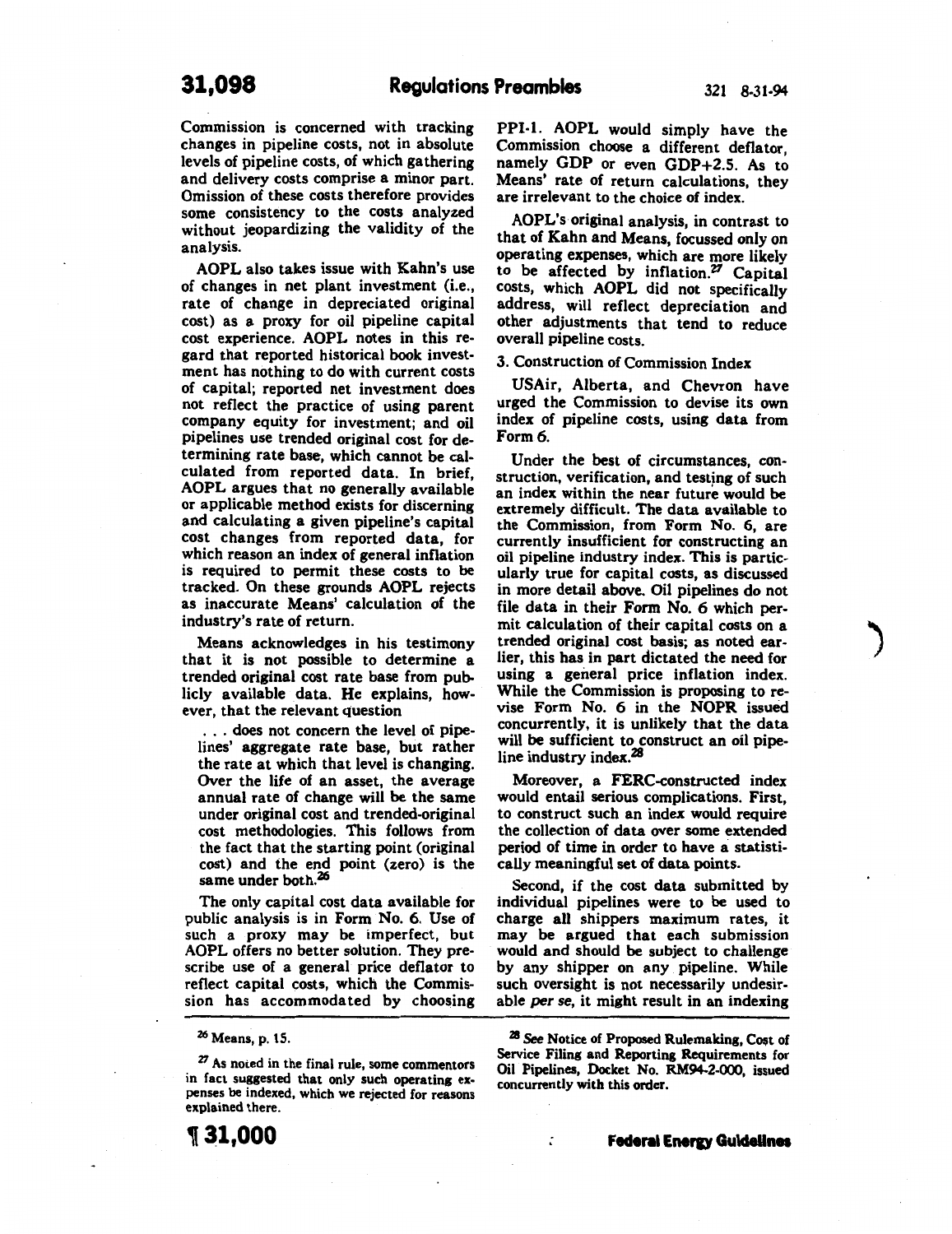method that falls short of the Act of 1992 goals of simplicity and streamlining.

Third, the extensive vertical integra· tion of the oil industry raises questions concerning meaningfulness of the cost data supplied.<sup>29</sup> Although such companies may operate their pipeline divisions as independent profit centers, vertical integration does permit integrated companies considerable leeway in allocating common costs among their various divisions ..

At one extreme, a pipeline could be allocated none of a company's joint or common costs, giving it low rates, and perhaps noticeably lowering the average of reported industry costs. At the other extreme, a company could allocate to its pipeline a share of the company's worldwide common costs, resulting in higher rates and raising the industry cost average significantly. In this latter case, if the integrated pipeline company transports primarily company crude, it would suffer little loss in volumes transported despite its higher rates, and could remain indif· ferent to the actual level of the rate being charged. Revenues not recovered by the pipeline could be recovered at the producing, refining, or marketing end of the company's operations. The Commission is not suggesting that such cost-shifting would occur, nor that it would necessarily be improper. But the possibility of it occurring undetected in reported data does exist. The net result in either case is that the data available to the Commission for constructing a proper index would be skewed. In any event, the need to im· prove data collection with regard to oil pipelines is specifically the subject of the separate rulemaking proceeding at Docket No. RM94-2-000.

#### 4. Conclusion

*.)* 

Based upon the record evidence of this proceeding, publicly available data filed with the Commission by pipelines, and the nature and characteristics of the PPI and GDP indexes, the Commission reaf-

*29* Although the Commission collects no data on, and does not have up-to-date information are shipping their own oil from one company division to another, historically the industry has been highly vertically integrated. According to a Treasury Department staff study, "Implications of Divestiture" (June 1976), the top 20 interstate oil pipeline firms (all major producers and refiners), owned 86.6% of the interstate

**Federal Energy Regulatory Commission** 

firms its decision to use the annual change in the PPI-1 index to establish rate ceilings under the indexing system. This decision, as stated in the final rule, will be reviewed every five years, beginning with the year 2000.

## B. *Filing Requirements for the Indexing System*

## 1. Pipeline Filing Requirements

The final rule imposes certain new affirmative filing requirements on pipelines. These new requirements may be broken down into two categories. The first category contains those substantive requirements governing a pipeline's use of the ratemaking methodology established in the final rule. A pipeline is generally required to use the indexing system to change rates. In filing for a rate change under the indexing system, a pipeline must file a proposed rate that is no higher than the ceiling derived from application of the index. If a pipeline wishes to file for a higher rate, it must use a cost-of-service or negotiated-rate methodology and it must justify that use based upon certain factors that are enumerated in the regulations. These requirements are contained in § § 342.3 and 342.4 of the regulations.

The second new affirmative pipeline fil. ing requirement, contained in § 342.3(e) of the regulations, concerns rate decreases under the indexing system. In any year in which the index is negative, and has the effect of lowering the applicable rate ceiling, a pipeline with a rate above the new ceiling must file a new tariff to bring that rate into compliance with the new ceiling, subject to the provisions of the Act of 1992. This filing must be effective no later than July 1 of the applicable index year.

AOPL, ARCO, Exxon, MPL, and Phillips challenge the Commission's statutory authority to promulgate these requirements on filing rates. Their argument is that the ICA grants to a pipeline sole discretion as to the substantive content of

trunkline capacity in 1972. A Department of Energy study, "United States Petroleum Pipelines" (December 1980), reports that in 1980 integrated pipelines owned by the major oil companies accounted for three out of the top four and 17 of the top 20 pipelines, 66% of total barrel-miles carried, 57% of total barrels delivered per day, and 67% of the undivided interest systems.

**,31,000**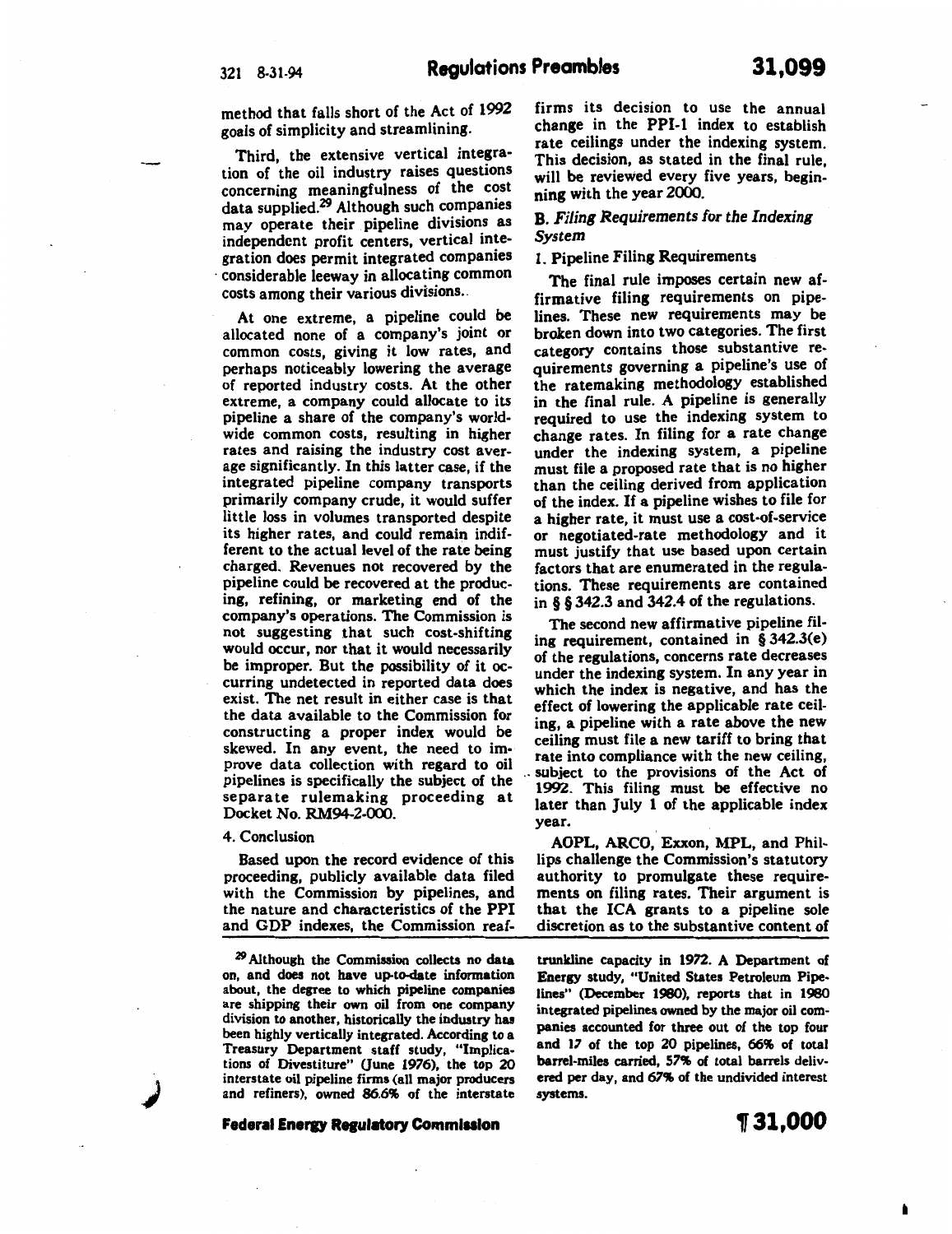a rate change proposal. Thus, they argue, the Commission is without authority to require a pipeline to abide by the requirements established in the final rule for filing for changes of rates under an indexing system. According to the petitioners, a pipeline has sole control over the substantive contents of a rate filing and, when one is made, the Commission's action in response is limited by section 15(7) of the ICA to acceptance of the filing, or acceptance combined with a suspension of the effective date (of no more than seven months), imposition of a refund obligation, and the convening of a hearing.

Petitioners' argument that these regulations are unlawful because the Commission has no authority to prescribe substantive requirements for rate filings is clearly mistaken. In the first instance, these requirements are grounded in specific authorities contained in the ICA. The end result of this rulemaking proceeding as it relates to the ICA is the same as if the Commission had proceeded in a case specific adjudication. That is, the Commission has identified rate levels that comply with the just and reasonable standard of section  $1(5)$ , and it has required that no rates above those levels can be charged to customers, unless the pipeline can show there are unusual circumstances justifying higher rates. Thus, contrary to the view that underlies petitioners' objections, requiring a pipeline to abide by these determinations, reflected in the final rule, is no different than requiring a pipeline to abide by the requirements of an order issued after an adjudication on its existing or proposed rates.

In regard to the rate decrease filing requirement contained in § 342.3(e), AOPL argues that this provision is inconsistent with the ICA's scheme on burden of proof. AOPL notes that the ICA places upon the. Commission, or the complainant, the burden of proving that an existing rate is unjust and unreasonable. Contrary to this provision, argues AOPL, the final rule's requirement that a pipeline file for a rate decrease effectively shifts the burden of proof in respect to the lawfulness of an existing rate to the pipeline.

According to these petitioners, the Commission has acknowledged this principle in a prior decision. In *Kuparuk* Trans*portation Co.*, 55 FERC 161,122 (1991), the Commission declined to order the pipeline to make automatic annual filings to change rates based upon. a formulaprescribed ceiling. AOPL argues that the Commission's decision in *Kuparuk* was premised upon the necessity of respecting the ICA's burden-of-proof scheme, in which a pipeline bears the burden of proof on proposed rates, but the challenger bears the burden of proof of showing that existing rates are unlawful.

These arguments of the petitioners are not persuasive.

In complying with the directive of the Act of 1992 to craft a simplified and generally applicable ratemaking methodology for oil pipelines, the Commission has exercised its substantive authorities under the ICA, which are intended to ensure that the rates charged by oil pipelines for transportation services are in accordance with the standard contained in section 1(5) of that statute:

All charges made for any service rendered or to be rendered in the transportation of ... property ... shall be just and reasonable, and every unjust and unreasonable charge for such service or any part thereof is prohibited and declared unlawful.

Sections  $13(1)$  and  $15(1)$  grant to the Commission authority to enforce the just and reasonable standard with respect to existing rates. If after an investigation instigated by virtue of a complaint brought by any person under section 13(1), or upon the Commission's own initiative, the Commission finds that an existing rate is not just and reasonable, section 15(1) empowers the Commission "to determine and prescribe what will be the just and reasonable ... rate ... or the maximum or minimum ... to be charged ... , " and to order that the pipeline "shall not thereafter publish, demand, or collect any rate ... in excess of the maximum ... so prescribed .... "

Section 15(7) provides the Commission with similar authority if the pipeline proposes changes to its rates. Thus, under that section the Commission is empowered to investigate proposed rate changes and, if it determines that the proposed change would not establish a lawful rate, issue an order "as would be proper" in the context of remedying an unlawful existing rate under section 15(1).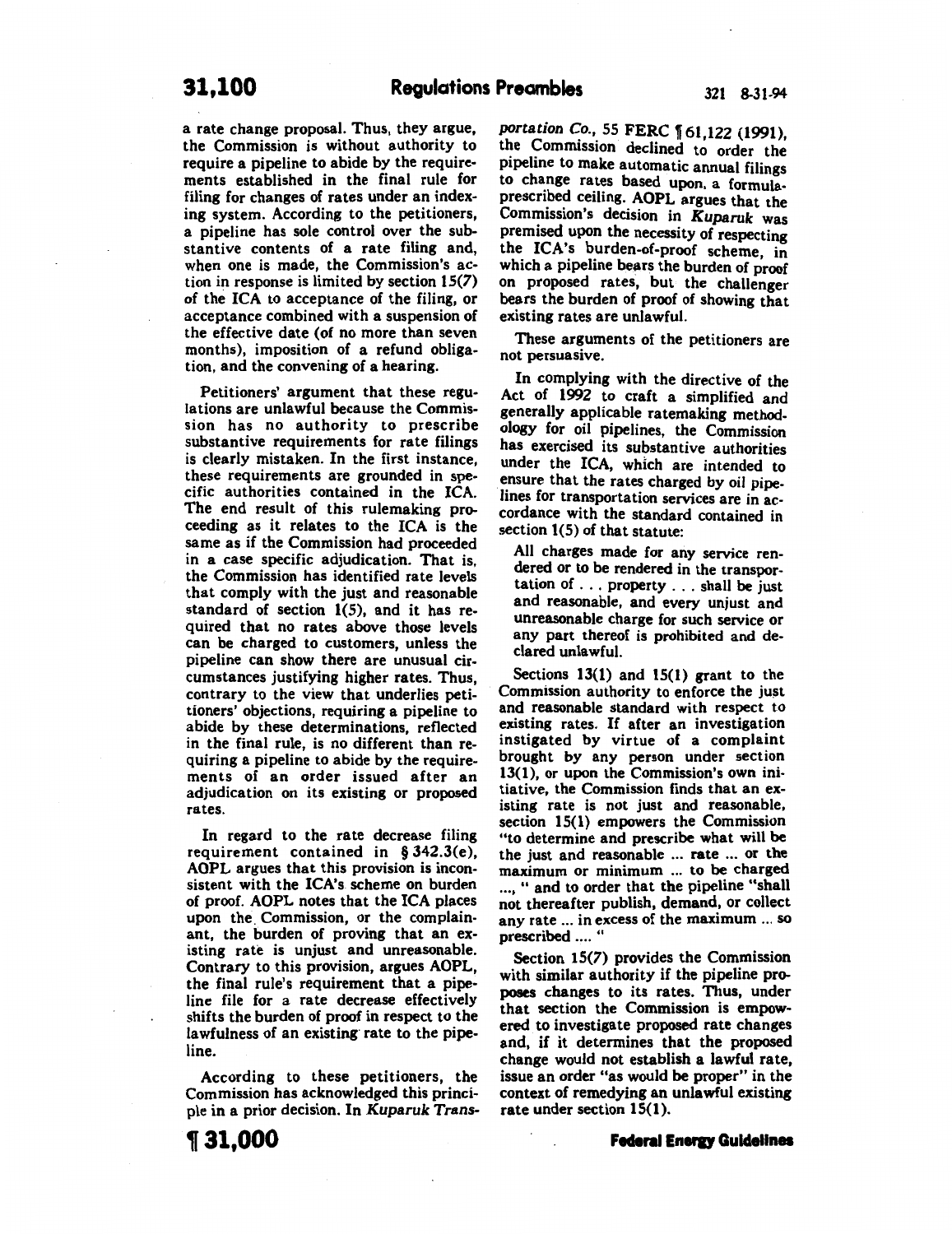The requirements of the final rule reflect, and are consistent with, the Commission's authority under these ICA provisions to investigate and establish just and reasonable rate levels. As explained in detail in the previous section of this order and in the order issuing the final rule, the Commission has conducted an on-the-record investigation in this proceeding and has determined that use of a generic, cost-based formula (PPI-1 index) for changing existing rates, the vast majority of which have been deemed just and reasonable by act of Congress, will streamline and expedite the ratemaking process in accordance with the mandate of the Act of 1992, while at the same time ensuring that the resulting rates are just and reasonable within the meaning of section 1(5) of the ICA.

The specific means by which this indexing system will ensure just and reasonable rates is by establishing, in the language of the ICA, rate maximums.30 Section 342.3(a) of the regulations requires rate changes to produce rates that are no higher than the applicable ceilings. This regulatory requirement reflects the Commission's authority under section 15(7) of the ICA to require that proposed changes yield just and reasonable rates. Section 342.3(e) of the regulations provides that pipelines must reduce existing rates to comply with new ceilings which have been lowered because of the decline in the index. This regulation reflects the Commission's rebuttable finding that a rate above the ceiling is unjust and unreasonable, and under section 15(1} of the ICA, the Commission has the authority to require existing rates that are determined to be unjust and unreasonable to be adjusted to lawful levels.

However, the regulations also provide procedures for both pipelines and their customers to show that the applicable ceilings would not ensure just and reasonable rates. As explained in detail in the final rule, and elsewhere in this order, § 342.4 provides that the pipeline may rebut the presumption in the regulation that the above-ceiling rate is unjust and unreasonable and that rates above the ceiling are justified. The pipeline has the

<sup>30</sup> Section 1(5) of the ICA

**)** 

<sup>31</sup> The pipeline would not be required to lower rates below those deemed just and reasonable by the Act of 1992, since the Commission is not

**Federal Energy Regulatory Commission** 

burden of proof to show that the applicable ceilings are too low to allow recoupment of prudently incurred costs, in respect to both proposed and existing rates, except for those rates deemed just and reasonable under section 1803 of the Act of 1992. Section  $343.2(c)(1)$  provides similar protection for customers, by providing for challenges to proposed and existing rates that are within applicable indexed ceilings, but are nonetheless so substantially in excess of actual costs as to be unjust and unreasonable.

Contrary to petitioners' position, nothing in these regulations is inconsistent with section 15(1) of the ICA, which. places the burden of proving the unlawfulness of an existing rate on the complainant or the Commission.

The rate decrease requirement of § 342.3(e) is based upon the Commission's finding, in this proceeding, that a rate level in excess of the ceiling established by the PPI-1 index is gresumptively unjust and unreasonable.<sup>31</sup> The section simply applies this finding to an existing rate that is in excess of a new, lower ceiling, subject to an opportunity for the pipeline to rebut the presumption to show that its prudently incurred costs justify the above-ceiling rate. Thus, the statutory burden of proof has been fulfilled in this proceeding and is reflected in the regulations.

*Kuparuk* does not compel a different conclusion, for it involved a distinctly different kind of filing requirement than the rate decrease requirement of the indexing regulations. In *Kuparuk,* it was proposed that a pipeline should be required to make a rate change filing every year, under section 15(7) of the ICA, which would then be subject to review by the Commission. In this review, the burden of proof, as in every case under section 15(7), would be upon the pipeline. This procedure would have upset the statutory scheme for burden of proof because the existing rate to be superseded by the required annual filing, unlike the existing rates subject to§ 342.3(e}, would not necessarily have been determined to be unjust and unreasonable. In contrast, in this

here making any of the findings required by § 1803(b) to allow it to prescribe rates below that level.

•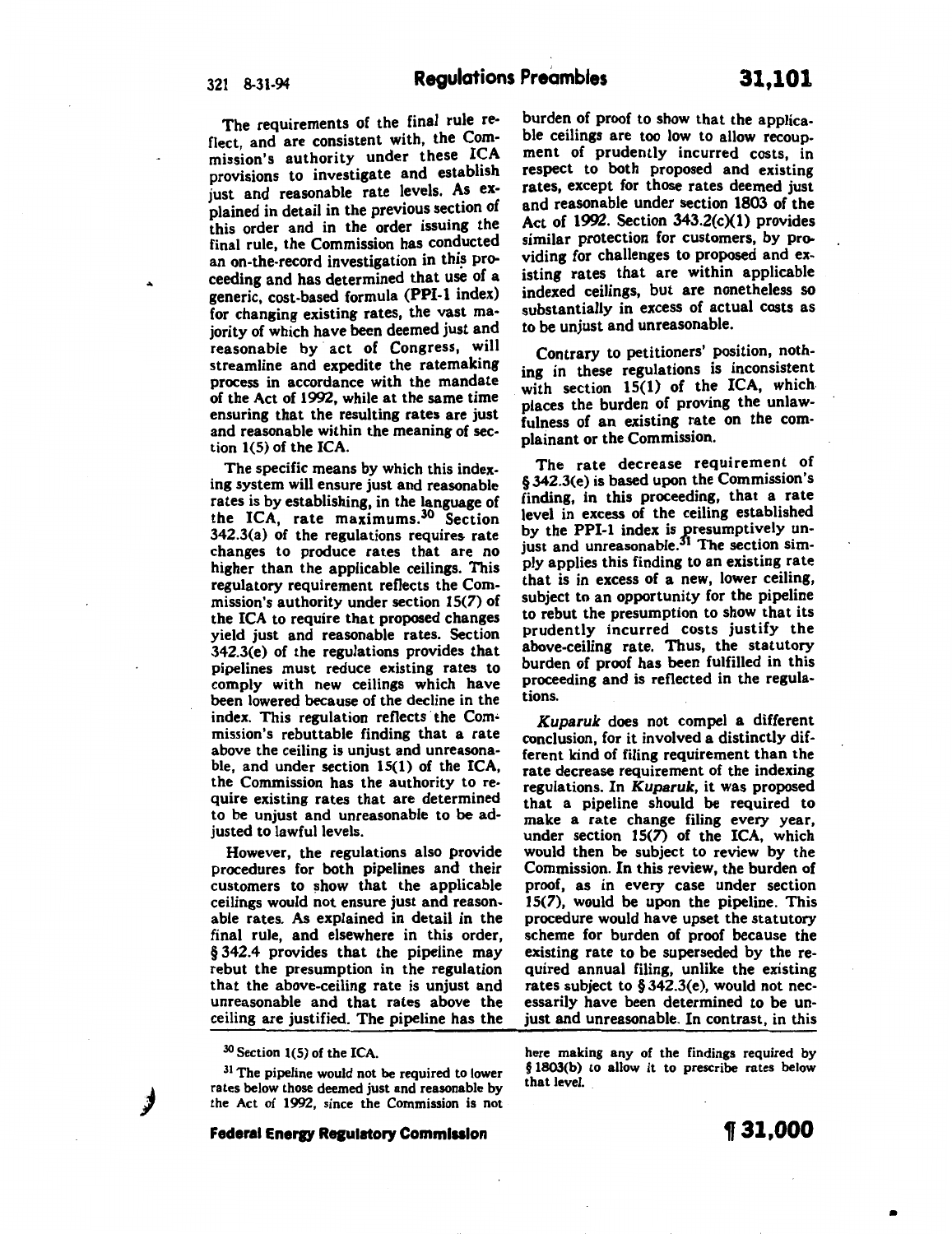rulemaking, the Commission is exercising its authority under section 15(1) of the ICA to require the pipeline to file a rate decrease.

ARCO specifically maintains that the Commission has no authority summarily to reject a rate filing without a hearing, except for technical formatting reasons. The ICA, ARCO argues, gives a pipeline a statutory right to a hearing to justify its rate proposal. This contention is also without merit. The hearing requirement contained in section 15(1) for existing rates and section 15(7) for proposed rates, has been satisfied by the notice and comment procedures of this rulemaking. All interested persons, including affected pipelines, have had an opportunity to be heard. If a pipeline desires to rebut the presumption that a rate above the ceiling is unjust and unreasonable, it will receive an individual hearing on that matter. However, a pipeline that makes a filing which fails to comply with those standards, without a showing as to why those standards should not apply, has no right to a hearing. There simply would be no disputed facts or issues to warrant a hearing.32

In short, the rate methodology provisions of the final rule, including the filing and other substantive requirements in the indexing system, reflect the Commission's exercise of its ICA authority through promulgation of rules of general applicability, as opposed to issuance of orders through case-by-case adjudication. An agency's discretion to exercise its statutory authority in this fashion through a rulemaking, rather than case-by-case, is well established.<sup>33</sup>

The simplification mandate of the Act of 1992 lends further support to the reasonableness of the Commission's decision to proceed through a rulemaking. Section 1801 of the Act of 1992 directs the Commission to implement a "simplified and generally applicable" ratemaking methodology. It is the Commission's judgment, based upon its experience under the ICA and similar statutes, and the evidence

Even when an agency is required by statute or by the Constitution to provide an oral evidencompiled in the record of this rulemaking, that an indexing methodology will fulfill this simplification and general applicability directive, while at the same time ensuring that the resultant rates are just and reasonable under the ICA. By its very nature, an indexing methodology is a generic approach to establishing rates. The requirements of the indexing methodology crafted in this final rule therefore are to be applied generically, through rules, subject, as explained above, to opportunities for pipelines and their customers to show in any particular case that the indexedbased ceiling should not apply.

The claims on rehearing against the validity of the filing requirements contained in Part 342 of the new regulations are therefore denied.

#### 2. Challenges to Rates

Under  $§ 343.2(c)(1)$  of the new regulations, a protest against a proposed rate increase under the indexing system must show that the "increase is so substantially in excess of the actual cost increases incurred" by the pipeline that the proposed rate would be unjust and unreasonable.

Amoco argues that this standard is too vague. It contends that a more appropriate standard would be a change in circumstances since the rate was last changed. Sun, Lakehead, and Buckeye make the same argument on rehearing, arguing for a standard for bringing protests that relates to changed circumstances.

Several other pipelines on rehearing challenge the notion of allowing any protests against a rate increase proposed that is within the applicable ceiling. Thus, Explorer, AOPL, MPL, and Shell argue that allowing challenges to rate increases within the ceiling would defeat the simplification and efficiency goals of the indexing methodology. They contend that the simplification goal would be defeated by the fact that protests, and thus contested rate proceedings, would proliferate. They further contend that the efficiency goal would be defeated because a pipeline would have no incentive to cut costs if to

tiary hearing, it need do so only if there exists a dispute concerning a material fact.

<sup>33</sup> See, *e.g.*, *Heckler v. Campbell*, 461 U.S. 458 (1983); *United Sutes v. Storer Broadcast·*  ing, note 32, supra.

<sup>&</sup>lt;sup>32</sup> See, e.g., United States v. Storer Broadcasting, 351 U. S. 192 (1956); See also Davis & Pierce, Administrative Law Treatise, § 8.3, at p. 389(1994):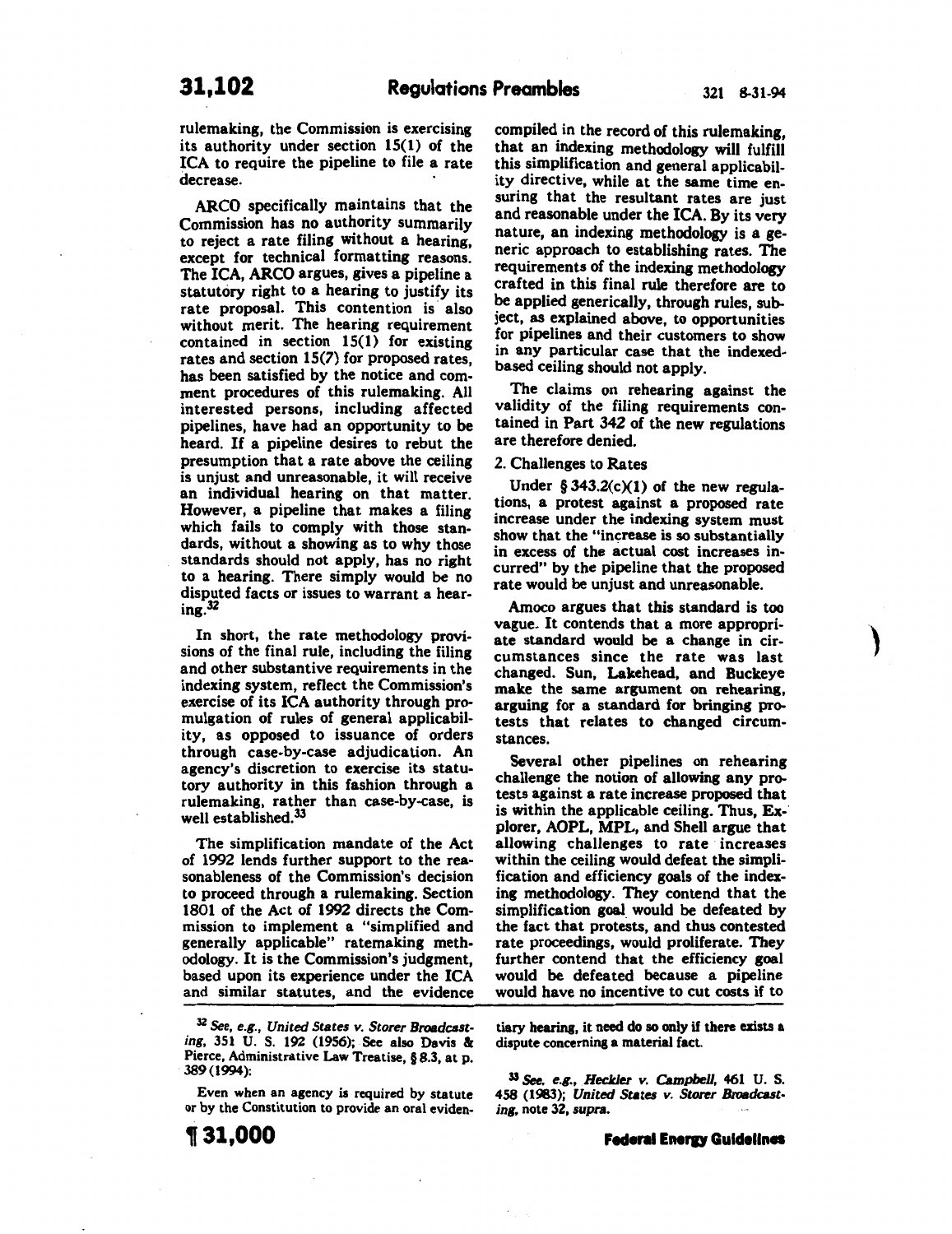do so would merely create a divergence between those costs and the allowable rate ceiling that could form the basis for a protest.

The position that the protest mechanism should not be available in cases where proposed rate increases comply with the applicable rate ceiling must be rejected. As explained in the final rule, under an indexing system some divergence between the actual costs of a pipeline and its rates is inevitable. An indexing system relies upon industry-wide average costs, not company-specific costs to establish rates. Moreover, the Commis~ sion is requiring that there be a *substantial* divergence between actual costs and rates to allow for efficiency gains that may occur.

The indexing system has been adopted because it complies with Congress' mandate in the Act of 1992 for a simplified and generally applicable ratemaking methodology, in conformity with the just and reasonable standard of the ICA. A measure of the justness and reasonableness of rates is the cost of providing the service. Thus, the divergence between a pipeline's actual cost increases, and its rate increases, while to an extent inevitable under the indexing methodology, should not. be allowed to grow so wide as to negate the cost basis of the rate increases. The provision in question allows a protest to be brought against a rate increase that strays too far from the actual cost increases of the pipeline in recognition of the just and reasonable standard that is still applicable under the ICA.

This provision should not, contrary to the contention of AOPL, MPL, Shell, and Explorer, undermine the simplification and efficiency benefits associated with an indexing system of changing rates. Prohibiting the hearing of protests that *do* not state reasonable grounds for alleging that the proposed rate increase is substantially in excess of cost increases will reduce the number of protests that might otherwise be filed in the absence of such a standard. It is true that prohibiting all protests against proposed rate increases in compliance with the applicable ceiling would further simplify the Commission's review of rates. However, as explained above, such a prohibition would be inconsistent with the just and reasonable standard of the ICA.

The necessity to comply with the just and reasonable standard is also part of the reason for rejecting the argument that a cost-based protest against a proposed rate increase must be rejected in order to ensure the efficiency benefits of indexing. Another reason for rejecting this argument is that the regulation in question does shield a pipeline from cost-based protests where rates are not substantially in excess of costs, thus allowing a pipeline to capture some efficiency gains.

Amoco, Sun, Lakehead, and Buckeye claim that the standard of "so substantially in excess" so as to render the proposed rate "unjust and unreasonable" is vague. This contention, while not entirely inaccurate as a matter of linguistics, is not persuastve as an argument on rehearing. The extent of the divergence between actual cost increases to a pipeline and its proposed rate increase that would justify a finding that the proposed rate is unjust and unreasonable is not susceptible to mathematically precise definition.

This determination is reinforced by these parties' proposal for an alternative standard--changed circumstances. Such a standard is not directly tied to cost changes that may be experienced by a pipeline. Thus, were this standard to be used, there would be the potential for wide divergences between a pipeline's costs and its rates that would nonetheless not be subject to challenge. Such a regulatory regime clearly would not serve as an effective check on rate increases, and would therefore be contrary to the Commission's continuing responsibility to ensure that oil pipeline rates are just and reasonable.

Reflecting a different perspective from that articulated by the pipeline petitioners, some shippers have requested rehearing on the basis that the threshold standard for filing a protest under the indexing system is too stringent.

Kerr-McGee contends that any rate increase that exceeds the actual cost increase experienced by a pipeline is unjust and unreasonable. It argues that protests premised on any divergence from actual costs in the proposed rate should be allowed.

As the cases demonstrate, the requirement that rates under the ICA be just and reasonable does not mean that such rates must perfectly reflect costs, or that

'~ lo I "'

## **Federal Energy Regulatory Commission**

, **31,000**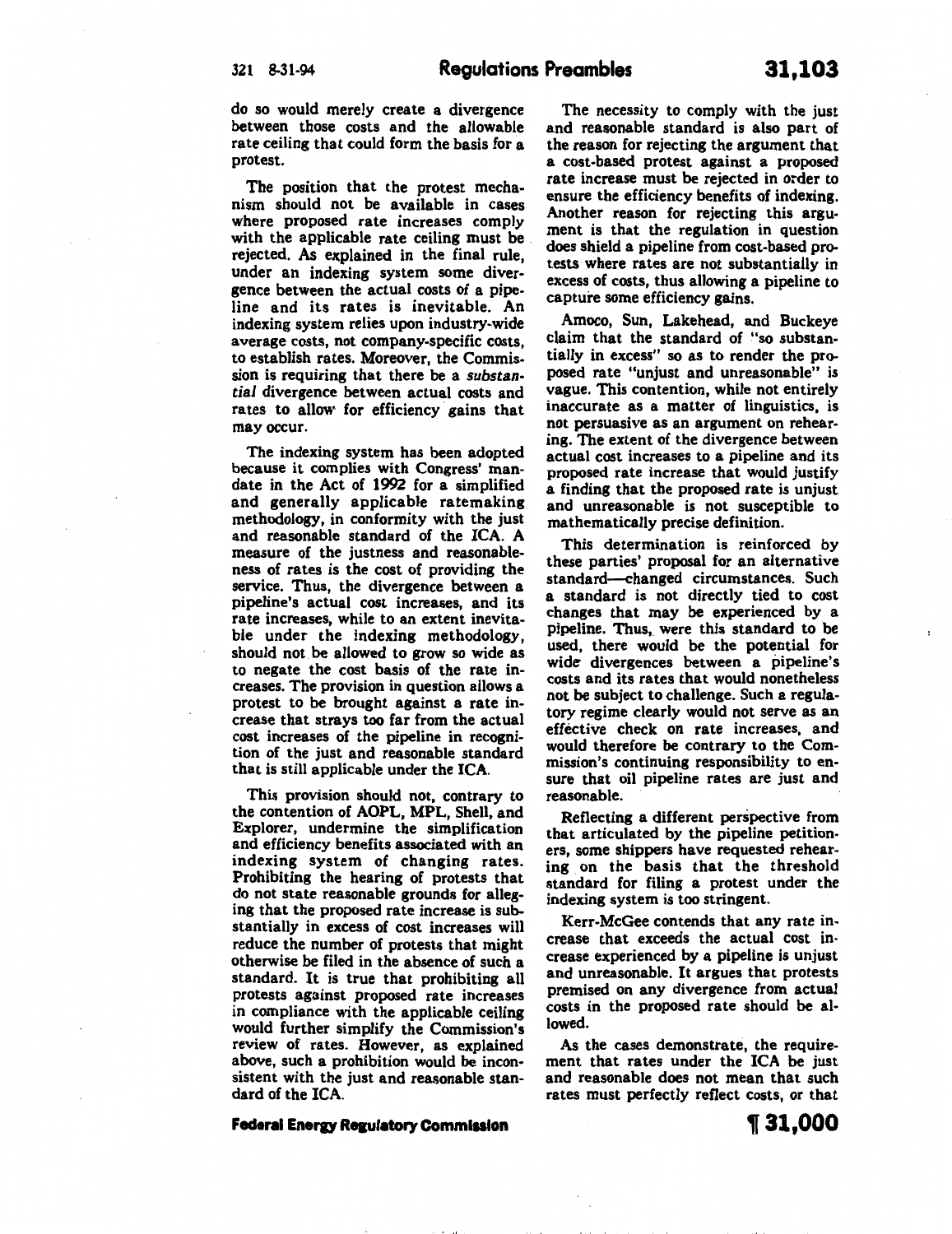non-cost factors may not be taken into account. In *Farmers Union Central Exchange, Inc. v. FERC,* 734 F.' 2d 1486 (D. c. Cir.), *cert. denied,* 469 U.S. 1034 (1984), the court stated that rates must be within a zone of reasonableness, and that factors other than costs may be taken into account. Further, Kerr-Mc-Gee's argument would, if accepted, negate the legality of any indexing system to implement the just and reasonable standard of the ICA. For the reasons explained at length in the final rule, $34$  the Commission rejects this argument.

·Holly and Total state that the Commission may not limit protests to challenging the increment of the rate increase. According to their view, the Commission's statutory duty is to examine the whole rate when a rate change is proposed. Holly argues that this is required by the principle that the lawfulness of· a ratemaking process is dependent upon the end result. Chevron also takes the position on rehearing that the Commission may not lawfully limit protests to challenging the increase in the rate, as opposed to the whole rate.

This limitation is necessary in order to preserve the vitality of the protection for certain existing rates provided in subsection 1803(a) of the Act of 1992. That section deems rates in existence and unchallenged for the one-year period prior to enactment of the Act of 1992 to be just and reasonable and not subject to a complaint under section 13 of the ICA, unless evidence is presented to the Commission which establishes that a substantial change has occurred after the date of enactment of the Act of 1992 in the economic circumstances of the oil pipeline which were the basis of the rate; or in the nature of the services provided which were the basis for the rate; or unless the person filing the complaint was under a contractual prohibition against filing a complaint.35

This "grandfathering" provision of the Act of 1992 protects from most complaints the vast majority of rates in existence on the date of enactment. To allow a protestant of a proposed increase of a statutorily protected underlying rate to challenge the whole rate, and not just the

<sup>34</sup>*See FERC Statutes and Regulations*  <sup>~</sup>30,895 (1993), at pp. 30,948-51.

•

proposed increase, would be to remove the protection of section 1803(a) solely on account of the filing of a proposal to effect a modification of that rate. There is no indication that Congress intended the protection of section 1803(a), for those rates that qualify, to be overridden by regulatory actions, or to be of limited duration. The statute clearly states two conditions under which the safe harbor afforded rates under section 1803(a) does not apply. Merely filing a protest against a proposed change to a grandfathered rate is not one of them.

In addition, limiting a protestant to challenging the increment of the rate increase is consistent with the ICA. Under section 15(7), a pipeline proposing a rate change bears the burden of proving the change will result in a rate that is just and reasonable. On the other band, in an investigation of an existing rate pursuant to sections 13(1) and 15(1), the burden of proving the rate is unjust and unreasonable lies with the complainant (or the Commission, in investigations begun *sua*  sponte). To allow a protestant in a section 15(7) proceeding, where the burden of proof lies with the pipeline, to challenge that part of a rate that was pre-existing would therefore be contrary to the statutory scheme.

It is relevant to note, moreover, that under the indexing system adopted in the final rule, existing rates to the extent not grandfathered under the Act of 1992 remain subject to investigation under the complaint process set forth in section 13(1) of the ICA.

#### 3. Other Issues

Holly and Total argue for an automatic periodic Commission review of pipeline rates. Total suggests that this be done every five years, with the pipelines being required to file cost and revenue data to be used in this process. Total also favors insulating pipelines from protests during the five year intervals between the costbased rate reviews.

The concern reflected in these requests---that under the indexing system pipeline rates will increasingly diverge from actual pipeline costs—has been addressed by the Commission in its structuring of the index system. First, pipeline

35 Subsection 1803(b) of the Act of 1992.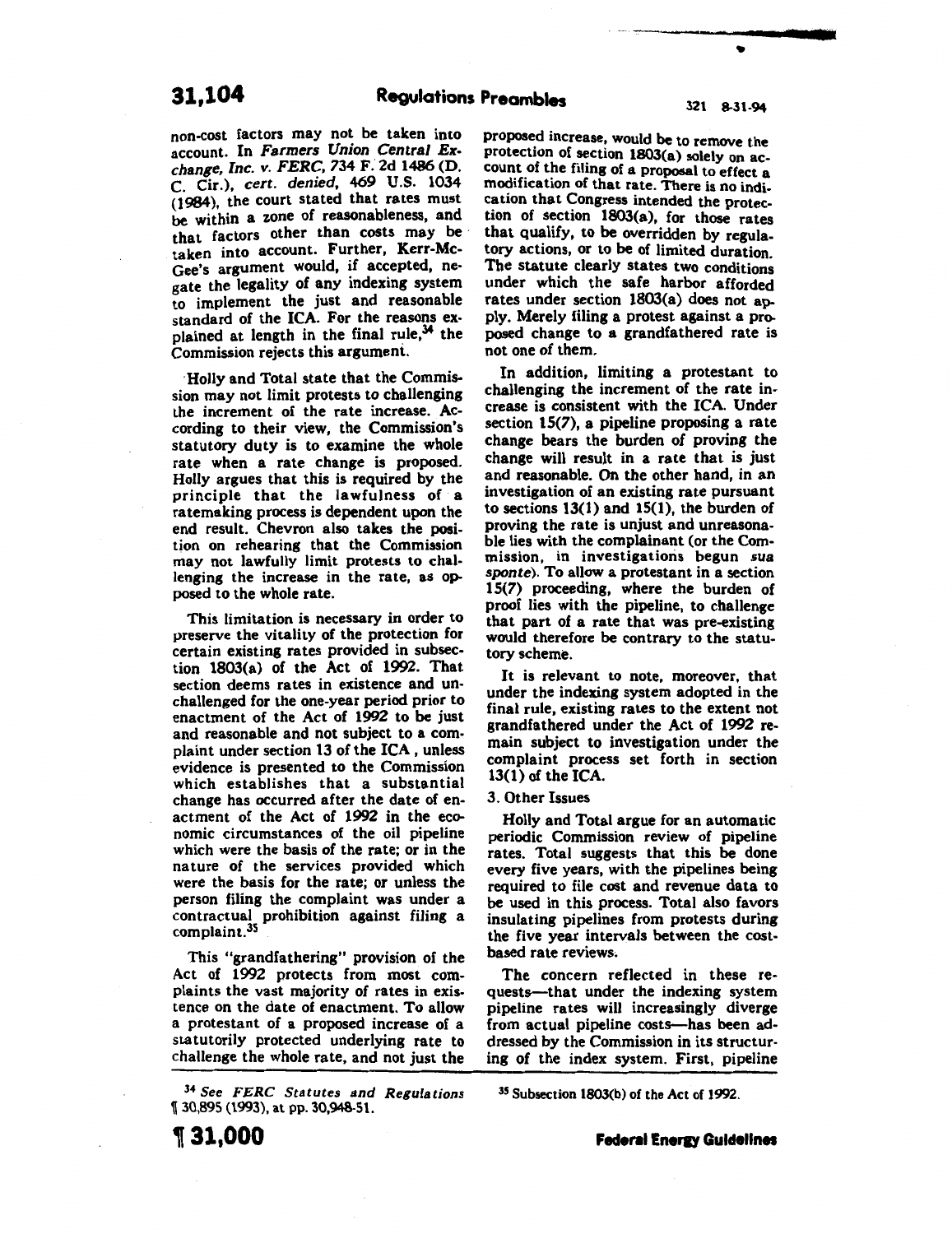rates under the indexing system will be subject to investigation through both the protest and the complaint procedures of the ICA. Second, under the final rule, every five years beginning in the year 2000, the Commission will examine the relationship between changes in the index (PPI-1) and actual cost changes experienced by the oil pipeline industry. The purpose of this review will be to ensure that the ceiling rates established under the indexing system fairly and reasonably. track the actual cost changes to the oil pipeline industry, such that rates in compliance with the applicable indexed ceiling are just and reasonable within the meaning of the ICA.

The Commission therefore concludes that the requests of Holly and Total for a periodic review of pipeline rates should not be adopted.

Finally, Chevron makes several specific proposals for changing the filing requirements of the final rule. Chevron requests that the Commission extend the notice period for filing proposed rates to 60 days, and the period for filing a protest in response to such a filing beyond the 15 days contained in the regulation. Further, Chevron suggests that a pipeline be required to send notice of its rate increase filing by telefax or overnight mail.

Chevron's requested changes to the regulations will not be adopted. The proposal to extend the notice period to 60 days for filing rate changes is contrary to the ICA. Section 6(3) of the ICA provides that the notice period shall be 30 days, except that a shorter period may be provided for by rule or in a particular case. Given this statutory 30-day notice period, it is not advisable to adopt Chevron's suggestion that the period for filing a protest in response to a changed tariff filing be greater than 15 days. A longer period would leave an unduly short amount of time for the Commission to review the filing and any protests and make a determination whether to suspend and initiate an investigation of the filing. Finally, Chevron does not make a persuasive case for requiring pipelines to telefax or express mail rate filings, although pipelines are encouraged to voluntarily do so at the request of their shippers.

#### C. *Establishment of Initial Rates*

Section 342.2 of the final rule provides a pipeline with two ways of establishing

**Federal Energy Regulatory Commission** 

an initial rate for new service. An initial rate may be established through a cost-ofservice based filing. As an alternative to a cost-of-service filing, a pipeline may establish an initial rate through an agreement reached with at least one nonaffiliated person who intends to use the service in question. Under this alternative, however, a protest filed against such a settlement initial rate would require the pipeline to justify the rate based upon costs.

## 1. Market-Based Initial Rates

Plantation and WPL seek rehearing of the lack of a provision for relying upon market forces to justify an initial rate. Plantation argues that a pipeline has a statutory right to file an initial rate of its choosing and to defend its lawfulness in accordance with the suspension and hearing procedures set forth in the ICA. In addition, Plantation states that the establishment of a rate for a service not previously offered is a particularly appropriate context for use of market competition as a justification for the rate because a pipeline cannot exercise market power in a market it is not already serving.

Based upon the comments and reply comments received in this proceeding the Commission concluded that an initial rate should be established either on a cost-ofservice or a settlement basis. The Commission was concerned that a pipeline might be able to exercise market power to establish an initial rate that was unjust and unreasonable. In this regard, it is important to note that an initial rate for new service may, depending upon the circumstances, represent no more than an additional receipt or delivery point on an existing pipeline. Contrary to the impression given by Plantation's argument, a new service may not always, or even most of the time, involve additional service to a new market. The pipeline offering the new service, and seeking approval for an initial rate, may be the only or one of the few transporters in an existing market.

The regulations promulgated in the fi. nal rule do expressly provide a pipeline with an opportunity to use a marketbased methodology to change existing rates, subject to proof that competitive pressures exist to a sufficient degree to restrain rate changes to just and reasonable levels. See § 342.4(b). Thus, the Commission bas recognized that under some

, **31,000**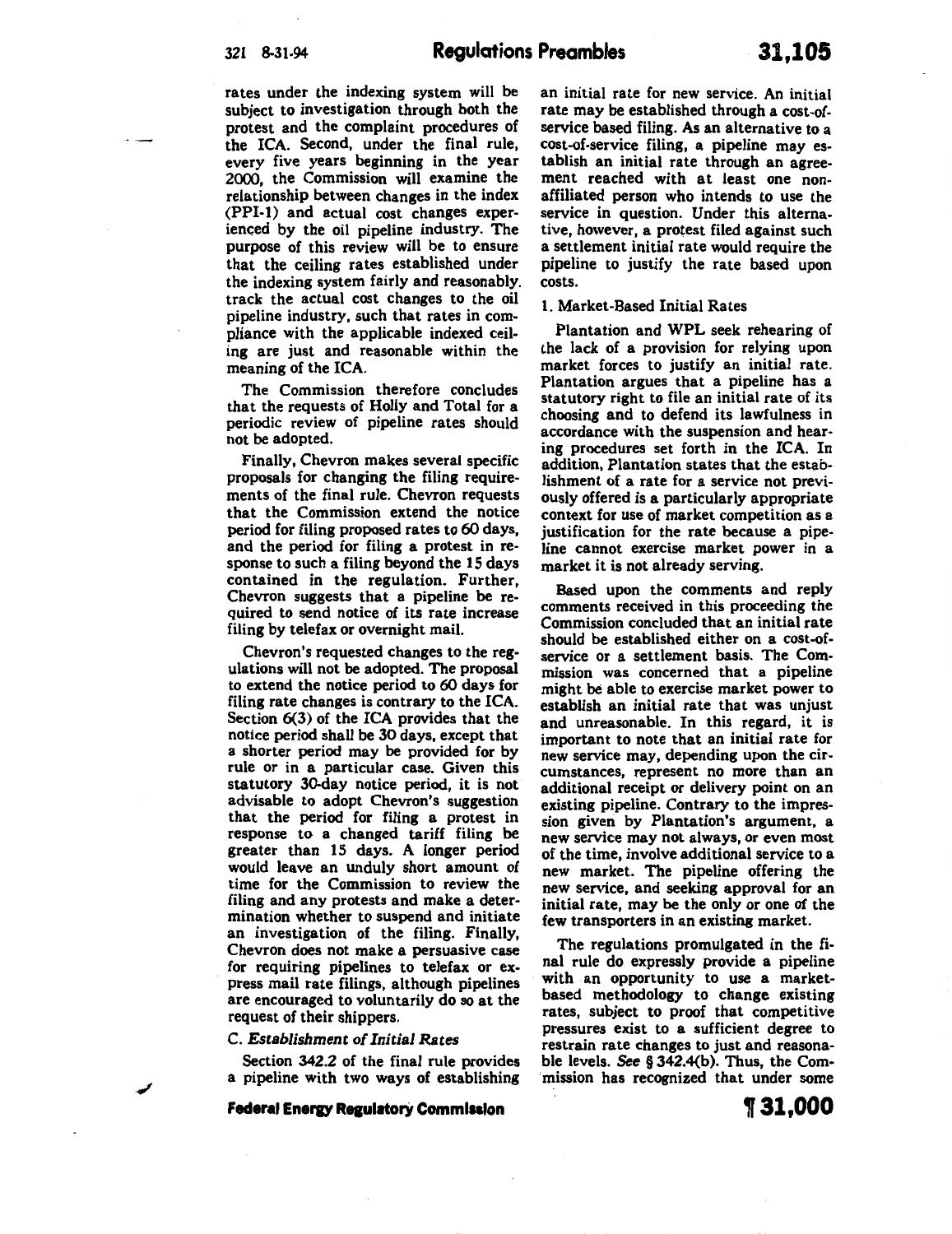circumstances a market-based rate may be lawful. The regulation, however, provides that market-rates may only be charged after the Commission has determined that such ratemaking methodology is appropriate and lawful. Until such time, a pipeline must show some other basis for its rates, such as costs or compliance with the indexed ceiling.

Rehearing on this issue is denied.

## 2. Protests of Settlement-Based Initial Rates

Plantation and WPL also argue that the settlement option for establishing initial rates does not go far enough. They contend that the regulations should not prohibit the shipper agreeing to the rate from being an affiliate of the pipeline. Further, they maintain that a settlement initial rate should be immune from protests. Thus, under their view, the only mechanism for a party to challenge the justness and reasonableness of a settlement initial rate would be a complaint, with the burden of proof, in accordance with section 13(1) of the ICA, being upon the complainant. Plantation and WPL assert that allowing a protest of a negotiated rate defeats and renders superfluous the negotiation.

Unlike the case of changes of existing rates, the settlement option for initial rates only requires the agreement of one non-affiliated shipper. The purpose of requiring the one shipper who must agree to the initial rate to be unaffiliated with the pipeline is to ensure that the agreement is based upon arms-length negotiations. Allowing a protest to a settlement rate permits those shippers who were not party to that agreement to protect themselves and other shippers from an unjust and unreasonable initial rate. The arguments of Plantation and WPL do not show that these requirements are unreasonable or unfair. In particular, these requirements should not render initial rate settlements, or the negotiations preceding them, meaningless. A pipeline will still have an incentive, and derive a benefit, from seeking to gain the concurrence of its potential shippers to an initial rate for new service. To the extent concurrence is obtained, a protest is unlikely. If unanimous concurrence of potential shippers is not obtained, the regulation still allows the pipeline to file the initial rate based upon the agreement of at least one non-affiliated shipper. This one-shipper provision simply expands the options for a pipeline. The availability of the protest mechanism in such a case provides balance to the provision from the standpoint of the interests of shippers.

Rehearing on this issue is therefore denied.

#### D. *Other* Rate *Changing Methodologies*

1. Uncontrollable Circumstances Test

Several parties have asked for clarification or rehearing of the requirement contained in § 342.4 that there be cost increases incurred because of "uncontrollable circumstances" before carriers may change rates based on a cost-of-service methodology. AAPC suggests that the Commission clarify that what constitutes "uncontrollable circumstances" will be determined in individual cases. ARCO and Lakehead ask that the standard be relaxed to reflect only that a change in circumstances need occur before the pipeline is allowed to justify its rates on a cost-of-service basis. MPL argues that the rule is too restrictive and may prevent pipelines from recovering their costs associated with catastrophic losses due to accident, equipment failure, or third-party damage, any one of which might lead to extraordinary costs and liabilities.

The Commission's intent in the Final Rule was that there be a change in economic circumstances that justifies use of the cost-of-service methodology brought about by events or conditions outside the control of the pipeline. These circumstances would include, but not be limited to, events such as those alluded to by MPL. It was never the Commission's intent to provide an exhaustive list in the Final Rule of what might constitute "uncontrollable circumstances."36

SFPP and Phillips contend that the pipeline seeking to invoke a cost-of-service methodology should be governed by the same standard as those seeking to challenge an indexed rate- $i.e.,$  a substantial divergence between costs and the

<sup>36</sup>Some of the items referred to on rehearing were clearly not within the contemplation of the Commission, such as the suggestion by ARCO that it might be allowed to raise its rates in the future to make up for past earnings lost due to competition. (ARCO, pp. 14-16.)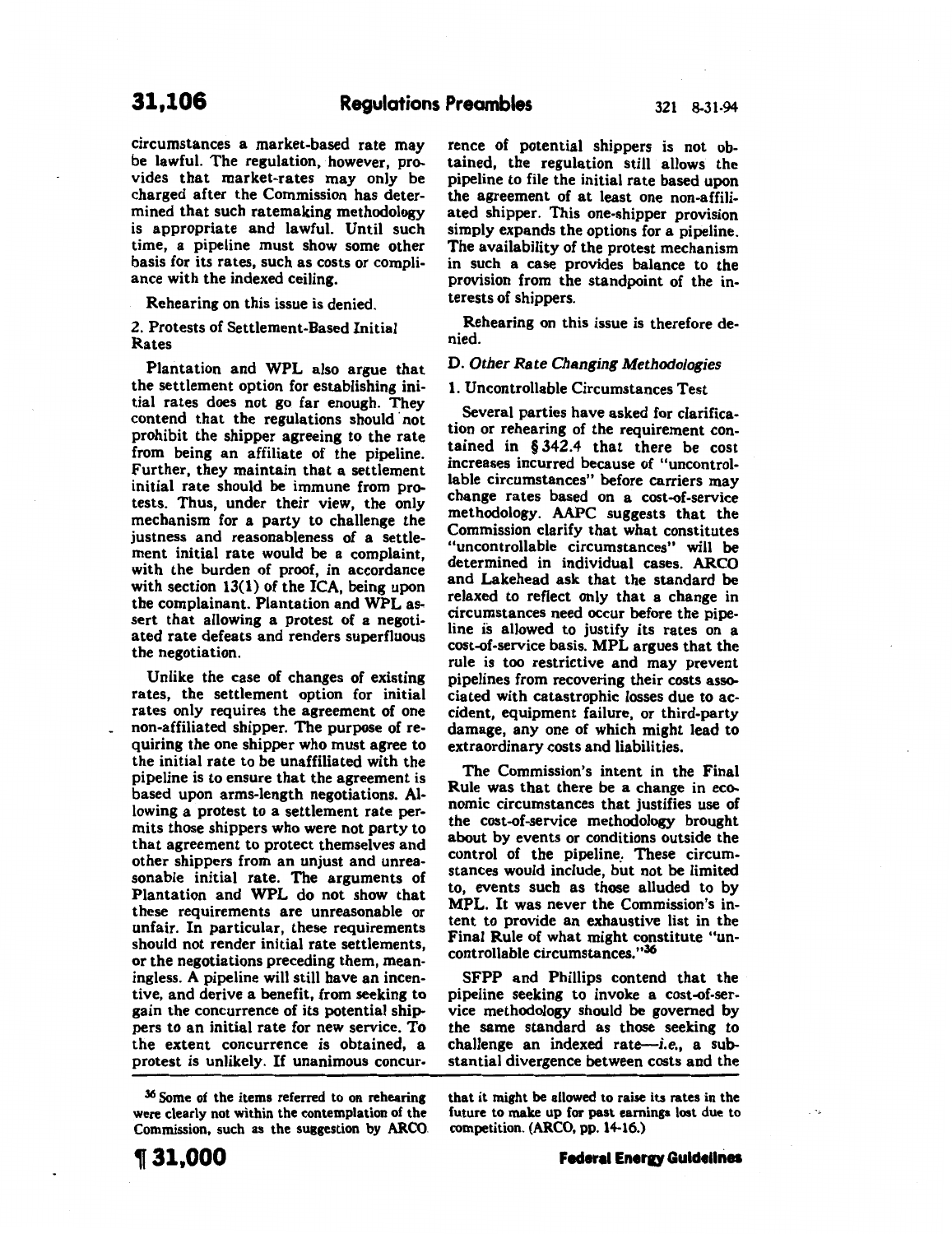indexed rate. SFPP asserts that the Commission should allow cost-of-service treatment in the event of a divergence in actual costs and indexed rates so substantial that the existing rate level under indexing is not just and reasonable, regardless of the nature of the circumstances.

The Commission is persuaded that a modification such as that proposed by SFPP and Phillips should. be made to the test. There indeed may be instances where prudently incurred costs have increased to such an extent that the rate produced by the index would not be just and reasonable. Such cost changes may be the result of planned expansions or of upgrading or replacement of facilities for safety or environmental considerations. Accordingly, where the pipeline can show that the costs are prudently incurred and that there is a substantial divergence in its costs and the rate that would be produced by application of the index, the pipeline will be allowed to charge rates based on a cost-of-service methodology. Section 342.4 will be modified to reflect this change.

#### 2. Fully Allocated Costs

Amoco, AOPL, and WPL object to the Commission's characterization of its current methodology as contemplating use of fully allocated costs to determine proper rates for any movement. In the final rule at footnote 83, the Commission stated, in response to comments addressing the issue of whether the cost-of-service method· ology should be applied on a "standalone" or fully allocated basis, "The Commission is proposing no change in its current practice of using fully allocated rates." The Commission cited Opinion No. 154-B as illustrative. In this regard, the Commission determines the justness and reasonableness of rates for other modes of transportation it regulates on a fully-allocated cost basis. However, as the commenters point out, this issue has not been determined in a fully litigated case by this Commission under the Interstate Commerce Act. The Commission does not

<sup>37</sup> As AOPL correctly notes, the Commission's Notice of Inquiry (NOI) at Docket No. RM94-2-000, issued concurrently with the final rule in this proceeding, encompasses the data to be filed with a cost-of-service showing, including the issue of whether such data should be required on a stand-alone or fully allocated coat intend by this rulemaking to decide the issue with finality, and proponents of "stand-alone" cost methodology or other costing methodologies will not be precluded from advocating such methodologies in individual cases.<sup>37</sup>

## E. *Procedures for Streamlining Action on Rates*

## 1. Requirements for Standing

Section 343.3(b) provides that only persons with a substantial economic interest in a tariff filing have standing to file a protest against that filing. A protest must be accompanied by a verified statement as to the protestant's substantial economic interest.

ARCO requests that the Commission amend the regulation on standing to require the verified statement to explain in sufficient detail the nature of the substantial economic interest and its connection to the proposed rate, so that the Commission will be able to make a determination on the standing of the protestant expeditiously. ARCO proposes that the regulation be changed to read as follows:

Along with the protest, the protestor shall file a verified statement which shall contain a reasonably detailed description of the nature and substance of the protestor's economic interest in the tariff filtng in question.

In support of its request, ARCO notes that the Commission will have a rela· tively short period of time after the filing of the rate, the protest, and the response to the protest, in which to make a deter· mination on what action to take. Requir· ing a protestant to explain in reasonable detail how it meets the standing require· ment will, according to ARCO, assist the Commission in making a timely decision on standing.

ARCO's suggested amendment to the standing requirement appears to be rea· sonable. ARCO is not advocating a substantive change in the standing requirement contained in the regulation. Rather, it is requesting that the Commission require that the basis for standing be

basis, or some other basis. Kerr-McGee's recommendation that the Commission establish a simplified coat-of-service method will also be conaidered In that NOI. See NOI at mimeo p. 8. See also the NOPR in Docket No. RM94-2-000 issued concurrently with this order.

Federal Energy Regulatory Commission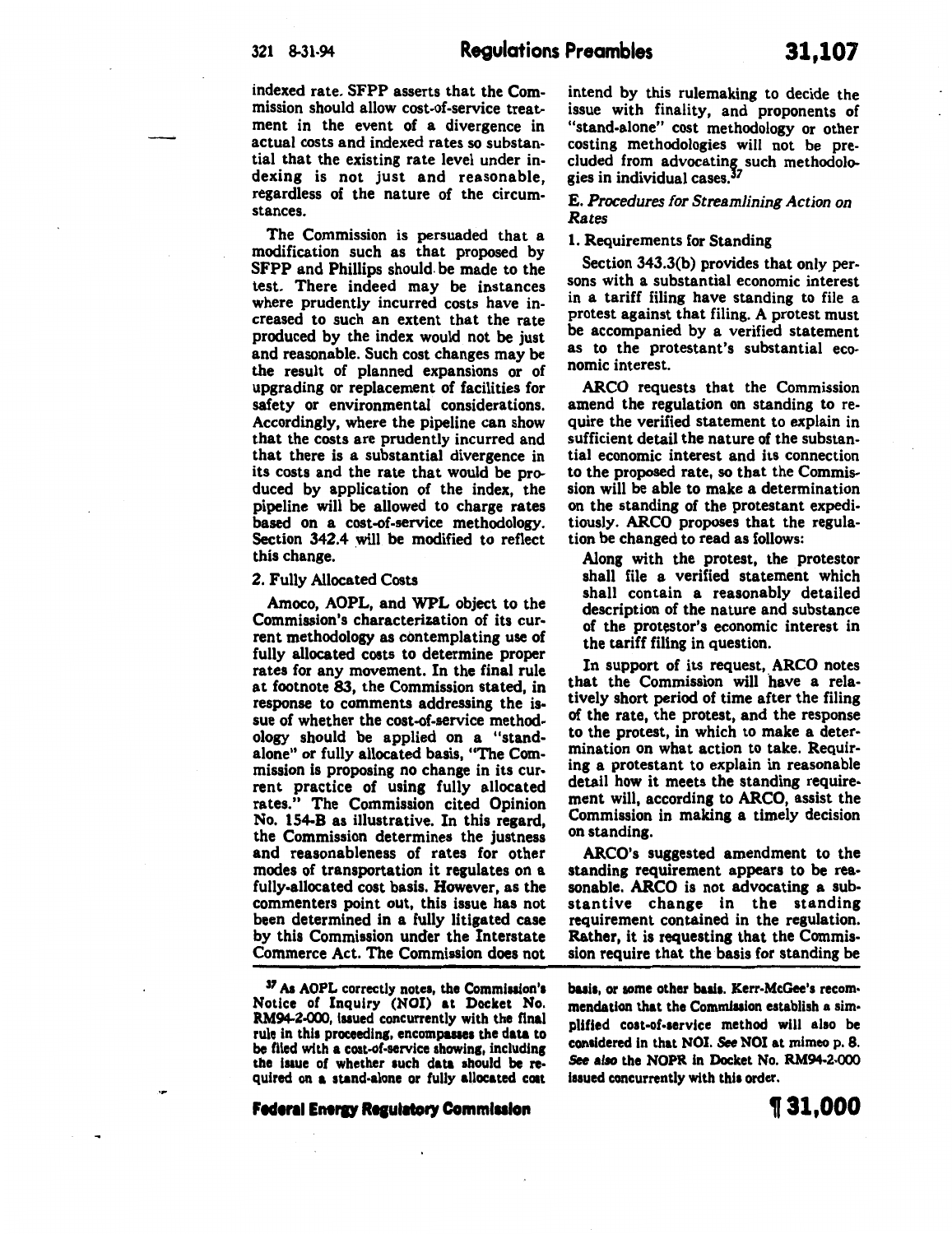stated in enough detail to allow an informed decision on standing to be made in a timely fashion. It is obviously to the benefit of the Commission, in performing its review function, and to the interested public, that this be done. Moreover, this should not pose a burden for protestants who possess the requisite substantial economic interest in a tariff filing. Rehearing is granted on this issue, and § 343.3(b) will be revised accordingly.

#### 2. Pipeline Response to a Complaint

Under § 343.4(a) a pipeline may file a response to a complaint no later than 30 days after the complaint is filed. AOPL requests this section be changed to allow a response to be filed no later than 30 days after service of the complaint, as opposed to filing.

This request will be denied. AOPL has stated no facts indicating that the procedure set forth in § 343.4(a), which is unchanged from current practice, provides insufficient time for a pipeline to file a response to a complaint.

#### F. *Revisions to Existing Procedures*

In its application for rehearing, WPL cites five areas of concern about the revisions to existing procedures contained in Part 341 which were adopted in the final rule. Each is discussed below.

1. WPL claims that certain regulations increase the burden on pipelines with no apparent benefit to shippers. It points to an alleged redundancy in § 341.2(c), which requires that transmittal letters describe the filing and explain changes to the carrier's rates, rules, terms, or conditions of service, and  $§ 341.(b)(10)(i)$ , which requires that tariff changes be indicated and described by specific symbols. It cites AOPL for the argument that the requirements of the new regulation would transform a ministerial document into a substantive summary of the filing, whereas the tariff publication itself must identify all such changes. It asserts that to have the letter of transmittal also identify those changes would be superfluous.

WPL reads too much in the Commission's requirements for the transmittal letter. Simply stated, the Commission desires an informative transmittal letter which will briefly state the essential facts-that the carrier is seeking to change its rates and the basis for its rate  $change$ -i.e., it is based on the carrier's application of the index, or it is based on the carrier's cost of service, or it is a settlement rate. Moreover, a brief statement of any tariff language changes proposed will suffice. It is not intended that the carrier restate the terms and conditions of its tariff filing in the transmittal letter.

Further, the rule requiring a narrative explanation of tariff changes in a letter of transmittal is not duplicative of § 341.3(b)(10)(i) which refers to designating changes in the tariff by use of uniform symbols. Clearly, these are two separate requirements. A general explanation of the filing is warranted. The brief nature of the description required is not burdensome. Indeed, this requirement is common practice for several carriers which have been including an explanation of their filing in their letters of transmittal for some time, even prior to implementation of these regulations.

WPL also argues that limiting the number of supplements to one rather than five, which currently exists, will likewise burden the pipelines, since they must capsulize all their supplements into one large supplement even if the matter sought to be supplemented could be done in a single page. WPL suggests that if the intent is to consolidate all supplements, the result could be achieved by requiring that subsequent supplements clearly indicate all prior supplements currently in effect.

.•

 $\overline{1}$ 

 $\big)$ 

The Commission finds the rule allowing only one effective supplement is reasonable. The previous rules were written when all tariffs were individually printed by printing press. Now many carriers have computerized the publication of their tariffs, making it easier to merely bring forward all the changes into one complete supplement. In addition, the previous limitations relating to the number of supplements to be filed to an effective tariff, as well as the requirements for the length of the supplements themselves, were confusing and not useful. Since *oil* pipeline bound tariffs are rarely in excess of forty pages, the previous maximum supplement limitation of five supplements to be filed to a tariff in excess of 200 pages was never reached. Further, under the previous regulations, tariffs of four pages or less could not be supplemented. The rules as currently revised allow one effective supplement to a tariff to be filed. In addi-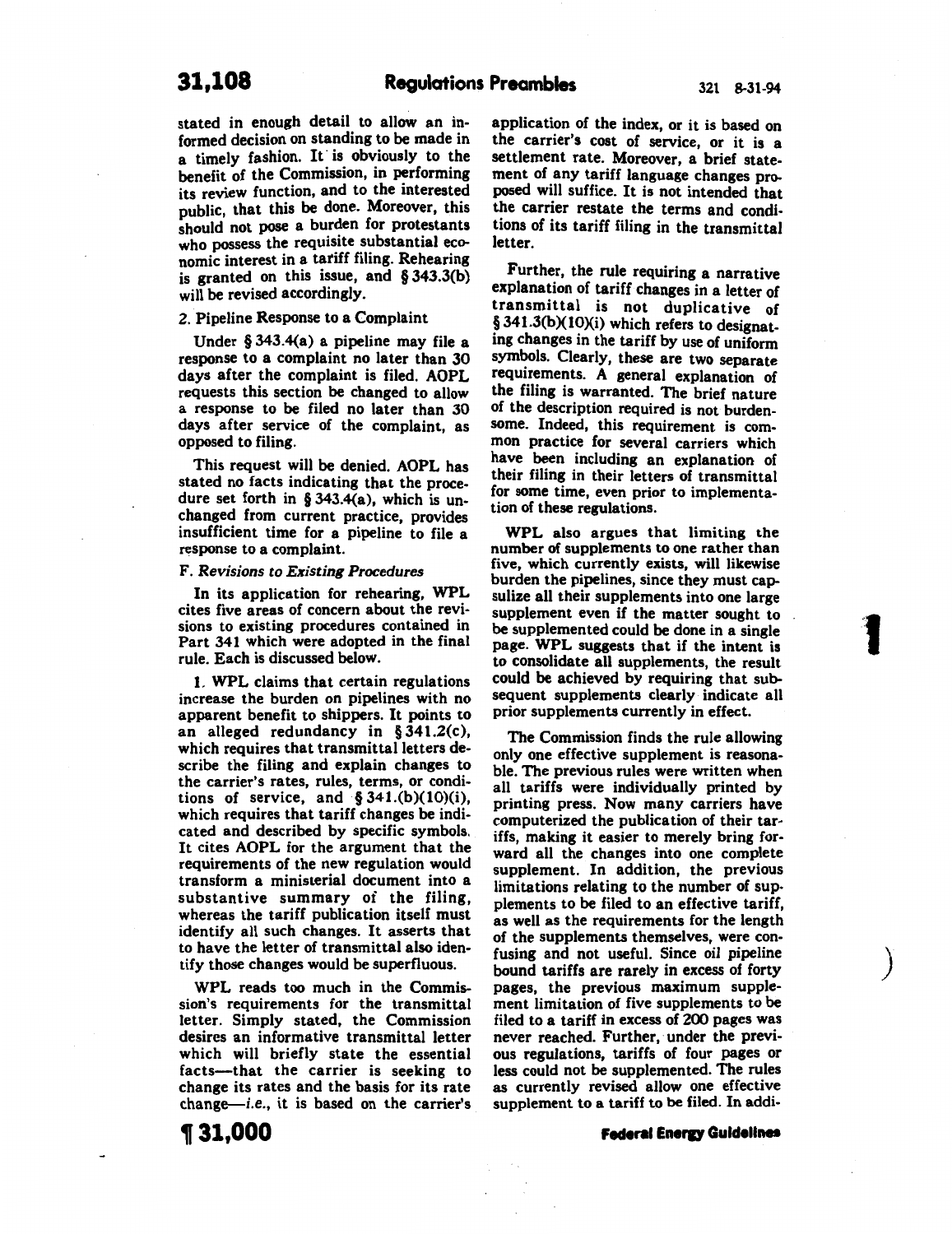tion to this one supplement, there are five other types of technical or ministerial supplements which can be filed and are not included in the count. These are correction supplements (three allowed per tariff), suspension supplements, postponement supplements, cancellation supplements, and adoption supplements. The Commission believes this series of supplements is ample to meet the. carriers' needs. Given the clarity and uniformity of the rule, the elimination of page restrictions for supplements, and the exception for certain types of supplements, the Commission believes the rule is a balanced one. The Commission denies rehearing on this issue.

2. WPL claims that certain regulations are inconsistent with the explanatory text. It cites  $\S 341.0(a)(7)$ , which requires that pipelines post tariffs at the carrier's principal office and other offices of the carrier where business is conducted with affected shippers, and the textual statement in the final rule that this section "requires such posting only at 'principal' pipeline offices. "38

The Commission has determined that a carrier should maintain its tariff in places where it does business with its customers. The Commission used the term "principal pipeline offices" in the explanatory text of the final rule in this context. Confusion over the requirement in §  $341.0(a)(7)$  was created by the use of the term "principal place of business" in its more legalistic sense; however, the sense of what the Commission sought to achieve is contained in the phrase "and other offices where business is conducted with affected shippers."

WPL argues that  $§$  341.3(b)(6)(i) would require that all rules affecting the rates or services provided for in the tariff publication must be included in the tariff publication, whereas the text<sup>39</sup> of the final rule allows for incorporation by reference.

As the Commission explained in the explanatory text, incorporation by reference of rules affecting the rates or services will be allowed, so long as the document to

<sup>38</sup>*FERC Statutes* and *Regulations* f 30,985, at p. 30,969.

39 *Ibid.·* 

 $40$  Section 341.4(h)(3) of the regulations which existed prior to promulgation of the instant reg-

**Federal Energy Regulatory Commission** 

which reference is made is readily available.

3. WPL claims that certain regulations, while clear, do not make sense when applied. It cites § 341.3(b)(6)(iii), which prohibits tariffs from including rules which provide that traffic of any nature will be transported only by special agreement, arguing that agreements such as volume incentive and throughput and deficiency agreements are common industry practice and have long been accepted under the ICA. It seeks clarification that the Commission is not banning such agreements.

The Commission did not intend to change the current practice respecting the prohibition of a tariff that provides that traffic of any nature "will be transported only by special agreement." Such a prohibition has always existed in the regulations.40 The "special agreement" referred to in this context means that the carrier may not require a special agreement available only to one shipper, which would be discriminatory to another similarly situated shipper who sought to ship on the carrier's lines. The Commission did not attempt to bar the use of non-discriminatory throughput and deficiency agreements, or volume incentive agreements. Administration of such agreements will continue as before.

WPL cites § 341.4(f), which requires pipelines to publish suspension supplements within 15 days of suspension, whereas the pipeline does not often receive the suspension notice within sufficient time to do so. It asks that the Commission telecopy such suspension notices to the pipeline.

The Commission will· modify § 341.4(f) so that suspension notices must be filed within 30· days of the suspension, thus obviating the need that suspension notices be telecopied to the pipeline.

4. WPL claims that certain regulations appear to serve no purpose, citing § 341.2(b) which prohibits pipelines from posting tariffs more than 60 days before the effective date. WPL argues that the

ulations provided, in part, "... nor shall any rule be provided to. the effect that traffic of any nature will be 'taken only by special agreement' or other provision of like import."

~31,000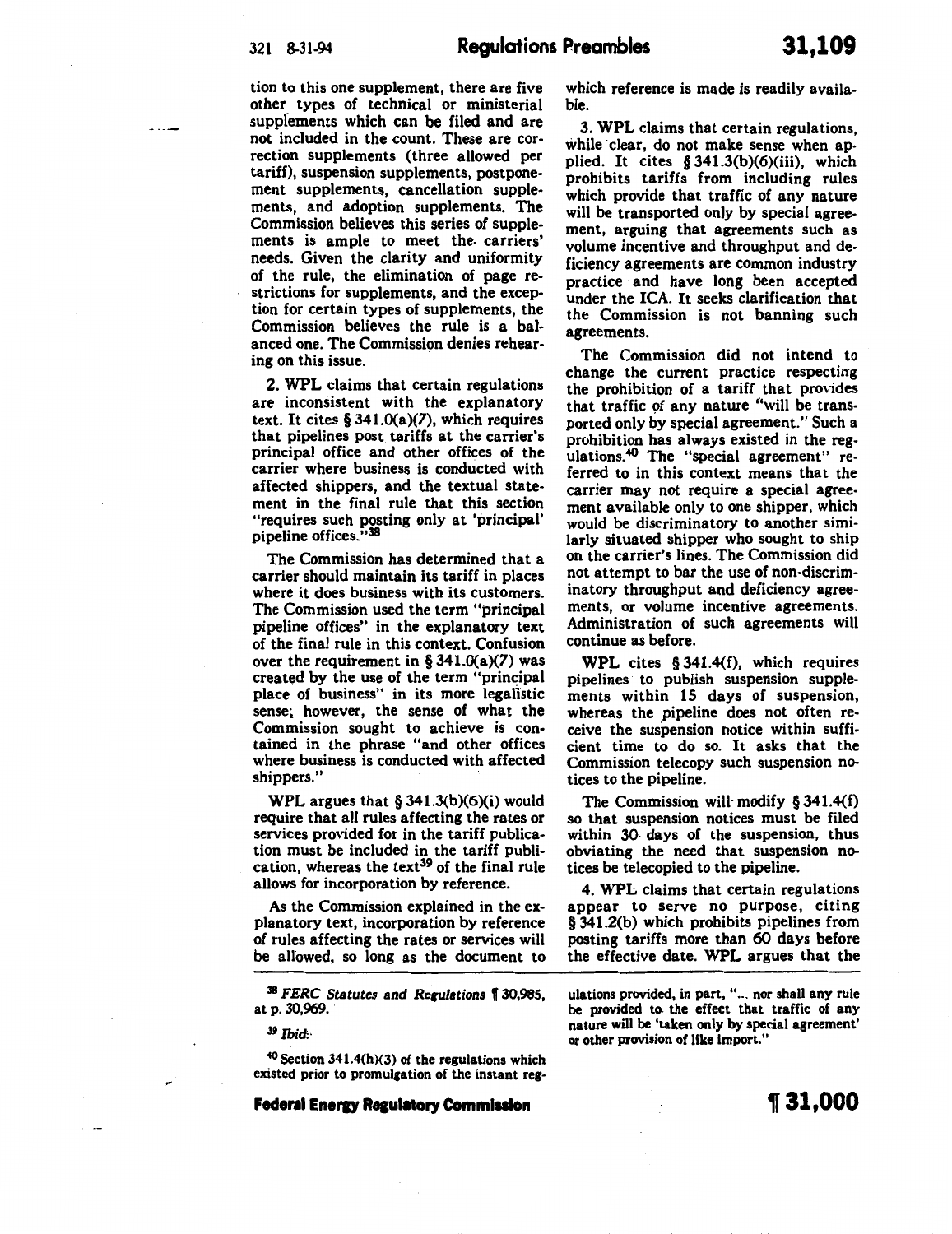Commission has given no explanation for this requirement, and its imposition may hurt shippers who have a shorter period to find alternatives. Moreover, it argues, such a requirement would unnecessarily inhibit seasonal rate filings. The Commission does not agree. The Commission encourages carriers to keep their shippers informed of proposed changes in a timely fashion. At times, the carrier may determine that it should notify the shippers at a date sooner than 60 days of its proposal, and nothing in the regulations prohibits this. Also, nothing in the regulations prohibits seasonal filings, as long as there is only one effective date for the tariff. Moreover, since the deadline for filing a protest is proposed to be changed to 15 days after the filing date of the tariff publication and not 12 days before the effective date of the tariff, as has been the past requirement, shippers could be placed in the untenable situation wherein they would be judging the tariff filing under circumstances which could significantly change prior to the effective date of the tariff. This requirement should have no significant effect on the planning functions of the pipeline and its shippers; rather it will streamline the tracking of filings made at the Commission.

5. WPL claims that certain provisions are not properly included in the final rule, citing § 341.8, which requires that pipelines publish in their tariffs rules which in any way increase or decrease the value of service to a shipper. ARCO and AOPL object to including such items as prorationing of capacity, product specification, and connection policies. AOPL argues that the Commission cannot require publication of non-rate terms and conditions of service; ARCO argues that there is no statutory authority for this requirement; rather, the Commission's statutory authority is limited to rates or rate-related matters, not a "public interest" standard, as indicated by the Commission in the text of the final rule.41

Section  $1(3)$  of the ICA<sup>42</sup> defines transportation to include ". . ; all services in

41 ARCO, p. 25. See *FERC Statutes and Re6U-* , *lations* 130,985, at p. 30,969 (1993).

•z 49 U.S.C. app. § 1(3) (1988).

43 49 U.S.C. app. § 1(6) (1988).

44 49 U.S.C. app. §6(1) (1988).

45 Section 1(3)of the ICA.

connection with the receipt, delivery, elevation, and transfer in transit. . . storage, and handling of property transported."

Section  $1(6)$  of the ICA<sup>43</sup> requires all carriers to "establish, observe, and enforce. . . just and reasonable regulations and practices affecting classifications, rates, or tariffs, ... the facilities for transportation,. . . and all other matters relating to or connected with the receiving, handling, transporting, storing, and delivery of property...."

Section  $6(1)^{44}$  of the ICA provides that carriers' tariffs shall

state the places between which property. . . will be carried, and shall also state separately all terminal charges, storage charges, icing charges, and all other charges which the Commission may require, all privileges or facilities granted or allowed, and any rules or regulations which in any wise change, affect, or determine any part or the aggregate of such aforesaid rates, fares, and charges, *or the value of the service rendered to the.* . . *shipper.* . . . (Emphasis added.)

The three items specifically mentioned by the applicants for rehearing-prorationing policy, line connection policy, and product specification-all constitute conditions of offering transportation service by the carrier, or constitute conditions of "receipt, delivery. . . , and transfer in transit. . . , and handling" by the carrier.45 They certainly affect the value of services to the shipper. Thus, they are encompassed within the term "transportation" as defined in the ICA.

It is clearly within the Commission's authority under section 6(1) to require that such regulations and practices be contained in the company's tariffs on file with the Commission and open to public inspection. This is a primary purpose of a tariff-to set forth the terms and conditions under which the service of the carrier is offered so as to militate against discrimination and preferential treatment in favor of one shipper over another.<sup>46</sup>

<sup>46</sup> See Atchison, Topeka & Santa Fe Ry., 607 F. 2d 1199 (7th Cir. 1919); *Central R.R. Co. v. Anchor Line, Ltd., 219 F. 716,718 (2d Cir. 1914); Central & S. Motor Frtg. Tar. Assn. v.* 1914); *Central* & *S. Motor Frtg. Tar. Assn. v. United States,* 273 F. Supp. 823 (D. Del. 1961).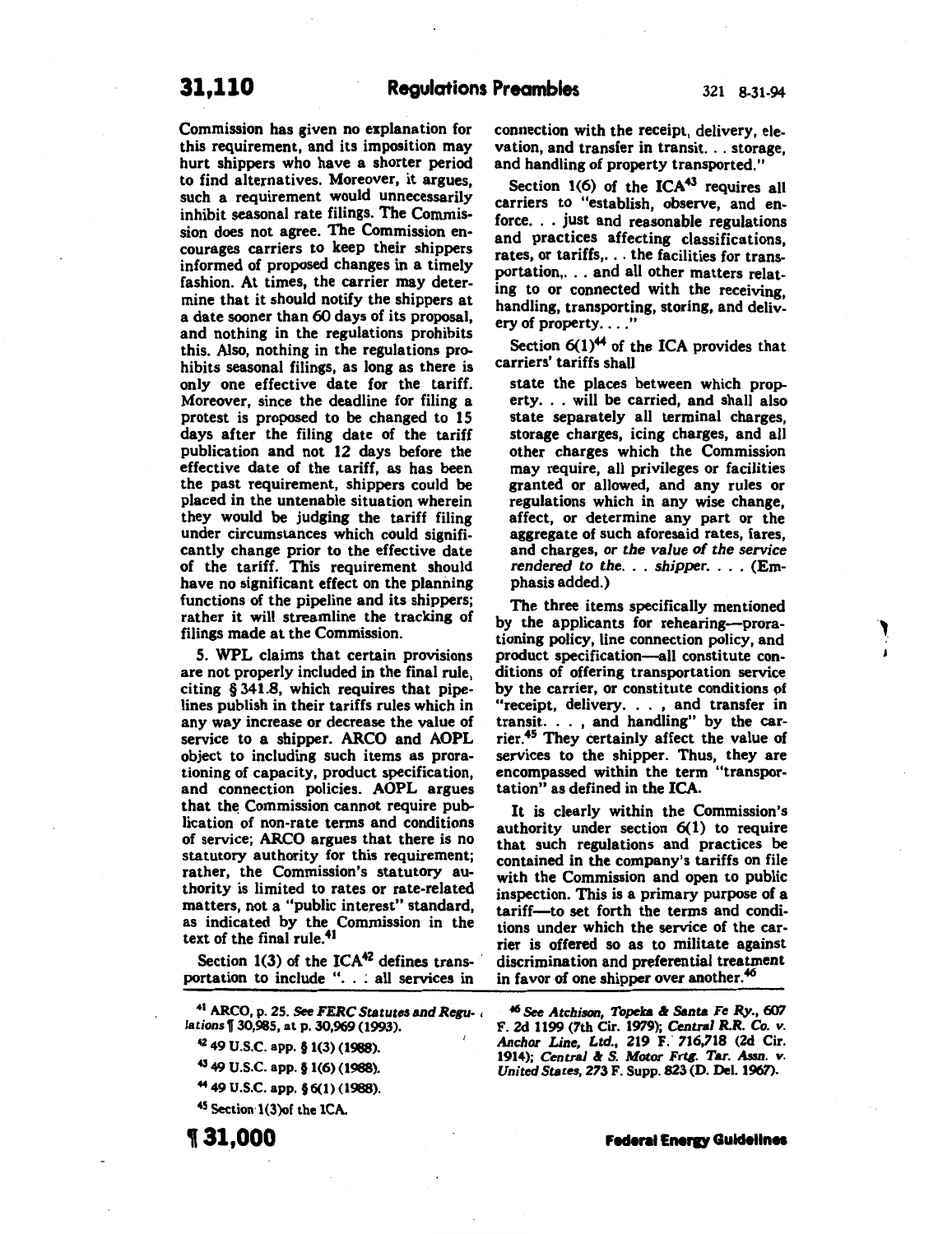Moreover, these items which are required to be included in tariffs not only affect the value to the shipper of the service offered by the carrier, but also can have a direct effect on access to transportation. Because different carriers implement different policies, a carrier's prorationing, carrier liability, quality bank, and connection policies may adversely affect shippers. As the Commission has stated in another context, "By requiring publication of such tariff provisions, section 6 [of the ICA] helps ensure rate certainty and uniformity between shippers and reduces the possibility of discriminatory treatment between ship-<br>pers."<sup>47</sup>

All items contained in § 341.8 (except for prorationing policy, carrier liability, quality bank, and line connection policy) have been listed in § 341.10 of the Commission's regulations for a substantial number of years, as ARCO has observed.<sup>48</sup> In fact, § 341.10 required the publication of tariffs which contain all the rules governing the various items listed in that section, as well as all rules "which increase or decrease the value of service to the shipper.'

The new items specifically added are rules "which increase or decrease the value of service to shippers," or are required to diminish the possibility of discrimination. Since they are of the same character as those contained in § 341.10, which was superseded by the new § 341.8, the Commission is not convinced that they will constitute the burden on carriers expressed by AOPL, ARCO, and Williams.

#### G. *TAPS*

ARCO, Unocal, and Alaska each request that the Commission clarify its intent regarding establishing rates for TAPS carriers and those delivering to TAPS. ARCO requests that the Commission confirm that TAPS and other excluded pipelines will continue to be regulated under the ratemaking standards that are currently in effect, and that nothing in the final rule should be construed to the contrary. Alaska similarly asks that the Commission clarify that three pipelines delivering oil to

. 47 *KK Appliance* Co., 47 FERC f 61,076, at p. 61,217 (1989).

<sup>48</sup>ARCO, p. 28.

**Federal Energy Regulatory Commission** 

TAP5-Kuparuk, Endicott, and Milne Point-shall continue to justify their rates under their respective settlement agreements. Unocal requests clarification that the TAPS Settlement Methodology (TSM) is not the sole methodology applicable to TAPS carriers.

It was not the Commission's intent to change, in any way, the current ratemaking standards for TAPS and excluded carriers. Indeed, as stated in the final rule, the Act of 1992 specifically excluded TAPS and any pipeline delivering oil directly or indirectly to TAPS from the provisions of the Act for ratemaking purposes. As further explained, TAPS and those excluded pipelines will continue to be regulated under the ratemaking standards that are currently in effect.<sup>49</sup> That continues to be the Commission's intent.

## H. *Miscellaneous Issues*

Chevron asserts that the Commission's procedures are not adequately defined, and that such lack of definition now generates protracted oil pipeline rate proceedings. Chevron states that "at a minimum the Commission should scrutinize its discovery and decision-making processes."<sup>50</sup> This would entail, according to Chevron, new regulations that would prevent a pipeline from delaying the rate review process and that would require issuance of orders and decisions in a timely manner.

In response to Chevron's arguments, the Commission believes that the regulations contained in the final rule will streamline and expedite the Commission's ratemaking and processes. Chevron has not identified any specific changes or additional reforms that would improve and expedite the implementation of the ICA by the Commission.

In particular, as Chevron notes, the discovery process can contribute to delay in the hearing of contested proceedings. The improved filing requirements that will result from the Commission's NOPR in Docket No. RM94-2-000 should ameliorate this problem as it existed in the past. In addition, no specific proposals to expedite and reform discovery procedures

<sup>49</sup>*FERC* Statutes and *Regulations* 1f 30,985 (1993), at p. 30,961.

50 Chevron Rehearing, at p. 8.

**131,000**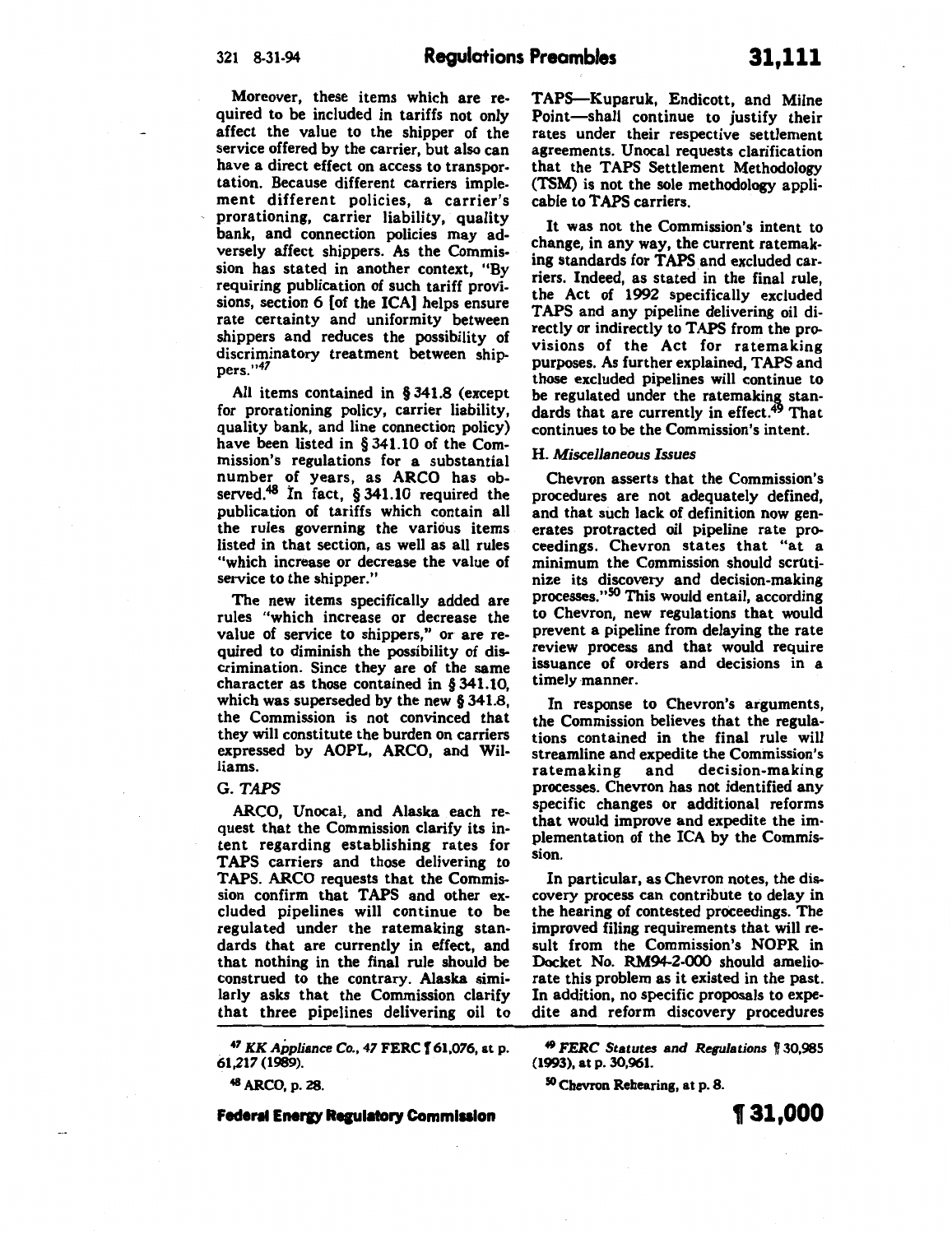were submitted in the comment phase of this rulemaking, by Chevron or anyone else.

## *The Commission orders:*

The applications for rehearing and requests for clarification are granted to the extent reflected herein. In all other respects, such applications and requests are denied.

## List of Subjects

*18 CFR Part 341* 

Maritime carriers, Pipelines, Reporting and recordkeeping requirements.

## *18 CFR Parts 342 and 343*

Pipelines, Reporting and recordkeeping requirements.

By the Commission. Commissioner Hoecker concurred in part and dissented in part with a separate statement attached. Commissioner Massey dissented with a separate statement attached.

#### Lois D. Caahell,

*Secretary.* 

#### Appendix-List of Parties Seeking Rehearing and/or Clarification of Order No. 561

Alaska, State of (Alaska)

Alberta Petroleum Marketing Commission (Alberta)

All American Pipeline Company (AAPC) Amoco Pipeline Company (Amoco)

ARCO Pipe Line Company, Four Corners Pipe Line Company and ARCO Transportation Alaska, Inc. (ARCO)

Association of Oil Pipelines (AOPL)

Buckeye Pipe Line Company, L.P. (Buckeye)

Chevron U.S.A. Products Company (Chevron)

Colonial Pipeline Company (Colonial)

Conoco Pipe Line Company (Conoco)

Exxon Pipeline Company (Exxon)

Holly Corporation (Holly)

Kerr-McGee Refining Corporation (Kerr-McGee)

Lakehead Pipe Line Company (Lakehead)

<sup>1</sup> A full exposition of my views on Order No. 561 and on regulation of the oil pipeline industry are contained in my statement of November Z, 1993, which will be, belatedly, published at

'II 31,000

Marathon Pipe Line Company (MPL)

Petrochemical Energy Group (PEG)

Phillips Pipe Line Company (Phillips)

Plantation Pipe Line Company (Plantation)

SFPP, L.P. (SFPP)

Shell Pipe Line Corporation (Shell)

Sun Pipe Line Company (Sun)

Total Petroleum, Inc. (Total)

Unocal Pipeline Company (Unocal)

US Air, Inc. (USAir)

Williams Pipe Line Company (WPL)

## James J. HOECKER, Commissioner. *concurring in part and dissenting in part:*

I largely concurred· with the Final Rule adopted in this docket.<sup>1</sup> The regulatory regime that will become effective January 1, 1995, for oil pipelines is generally quite simple for companies whose rates tend to track legitimate cost incurrence. On rehearing, two serious flaws in the Final Rule persist. Consequently, I will dissent in part once again.

First, the rule continues to require that protests to indexed rates will be allowed only where "the *increment* of the rate change produced by application of the index is substantially in excess of the individual pipeline's *increase* in costs." As I explained in my prior dissent on this issue, I would have preferred a rule that allowed protests that can show a substantial divergence between the rate taken as a whole and the pipeline's total costs. Even with an index, costs and rates may occasionally become so unrelated that rates cease to be just and reasonable under the Interstate Commerce Act. We should provide for such exigencies.

Second, I continue to be concerned that the "settlement rate methodology," under which existing rates can be changed or initial rates can be established, may lead to unjust and unreasonable rates wherever negotiations are not constrained by demonstrable market forces. This aspect of the rule should only be adopted pursuant to the market-based rate procedures

*FERC Statutes and Regulations* f 30,985 (1993). Pending publication, a copy of the November statement may be obtained from the Commission's public reference room.